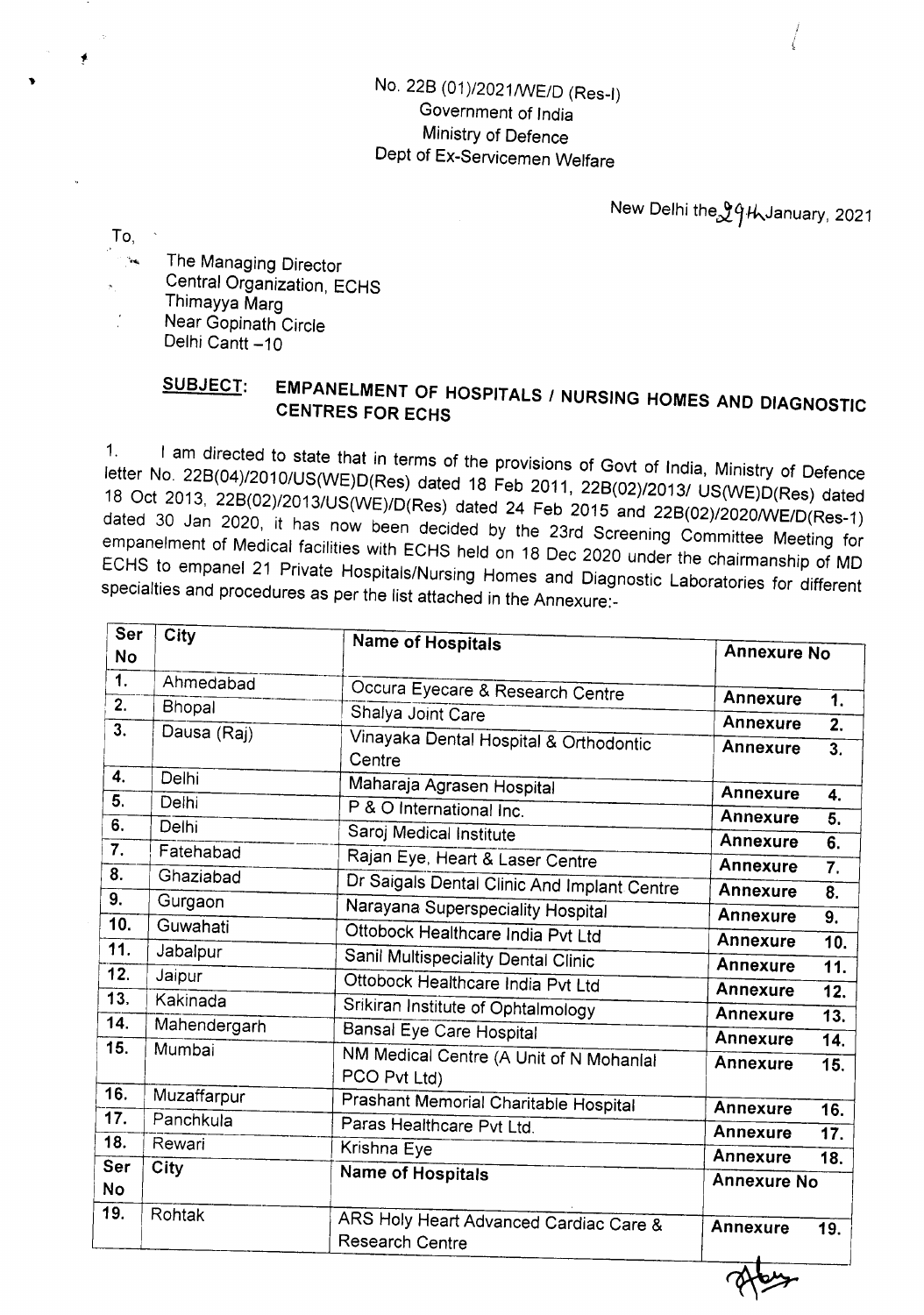| -20. | Sikar    |                      |          |      |
|------|----------|----------------------|----------|------|
| 21   | Varanasi | Getwell Hospital and | Annexure | -20. |
|      |          | Umaprem Netralaya    | Annexure | -94  |

2. All the terms and conditions including fixation of rates payable to empanelled hospitals will be regulated under Govt of India, Ministry of Defence letter No 22B(04)/2010/US(WE)/D(Res) dated 18 Feb 2011 and amended from time to time.

3. The rates for ECHS Hospital/Nursing Home, Dental Centres and Diagnostic Centres as approved by the Empowered Committee will be as per CGHS rates and will be notified by the Director, Regional Centre ECHS to all concerned including Polyclinics, SEMOs, CDAlPCDA and Central Organisation ECHS.

4. Empanelment of CGHS empanelled hospitals is subject to the hospital providing proof of its being a CGHS empanelled facility as on the date of signing MoA with ECHS.

5. CGHS empanelled medical facilities will be empanelled with ECHS for the period for which the facilities hold valid MoA with CGHS. The MoA will be extendable once CGHS renew the MoA with the medical facilities.

6. NABH accredited medical facilities will be empanelled with ECHS for the period of validity of NABH certificate and the MoA will be renewed once the medical facility is issued revalidation/renewed NABH certificate.

 $(N<sup>2</sup>)$ Under Secretary (WE)

Copy to:

.,

 $\overline{\mathbf{r}}$ 

- (1) CGDA, New Delhi
- (2) Concerned PCsDAlCsDA

Copy to:

- (1) PPS to Secy (ESW)
- (2) PS to JS(ESW)
- $(3)$  JS & Addl FA $(RS)$
- (4) CGDA, New Delhi

Copy Signed in Ink to :

Concerned PCsDA/CsDA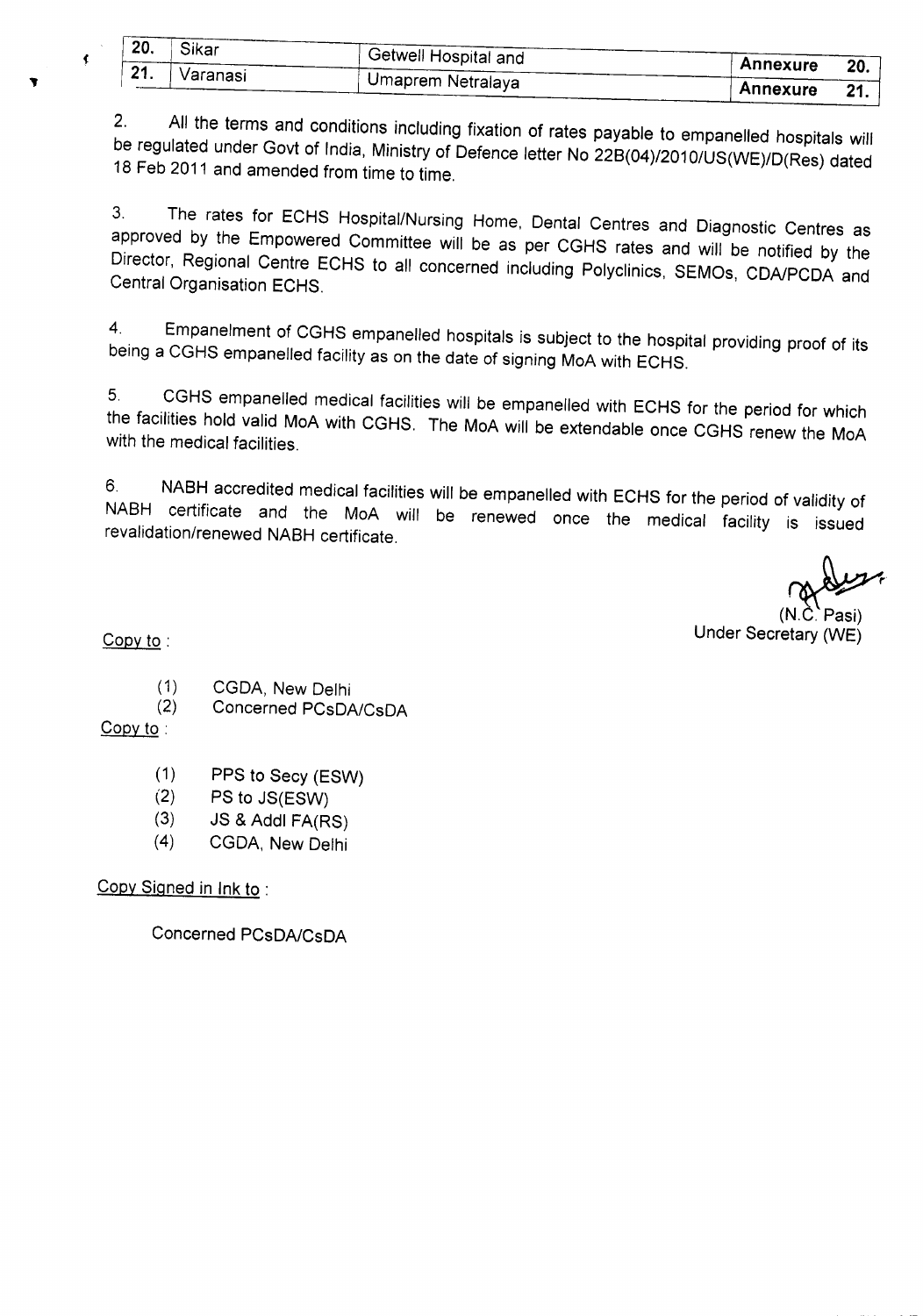# <u>MOD / GOI Letter No 22B (01)/2021/WE/D (Res-I) dated 99.01.2021</u>

# EMPANELMENT OF HOSPITALS AND NURSING HOME FOR ECHS

 $\mathbf{r}$ 

 $\overline{\mathbf{Y}}$ 

### AHMEDABAD

| Ser<br>Name of Hospitals, Nursing<br><b>Homes and Diagnostic Centres</b><br><b>No</b> |                                                                                          | Services proposed for recognition                            |
|---------------------------------------------------------------------------------------|------------------------------------------------------------------------------------------|--------------------------------------------------------------|
| 1.                                                                                    | Occura Eyecare & Research<br>Centre                                                      | <b>General Services</b> .                                    |
|                                                                                       | Rajpath Club Road Opposite<br>Kensville Academy, Bodakdev,<br>Ahmedabad, Gujrat - 380059 | Specialised Services : Cataract/Glaucoma, Retina-<br>Medical |
|                                                                                       | <b>Non NABH</b>                                                                          |                                                              |

sules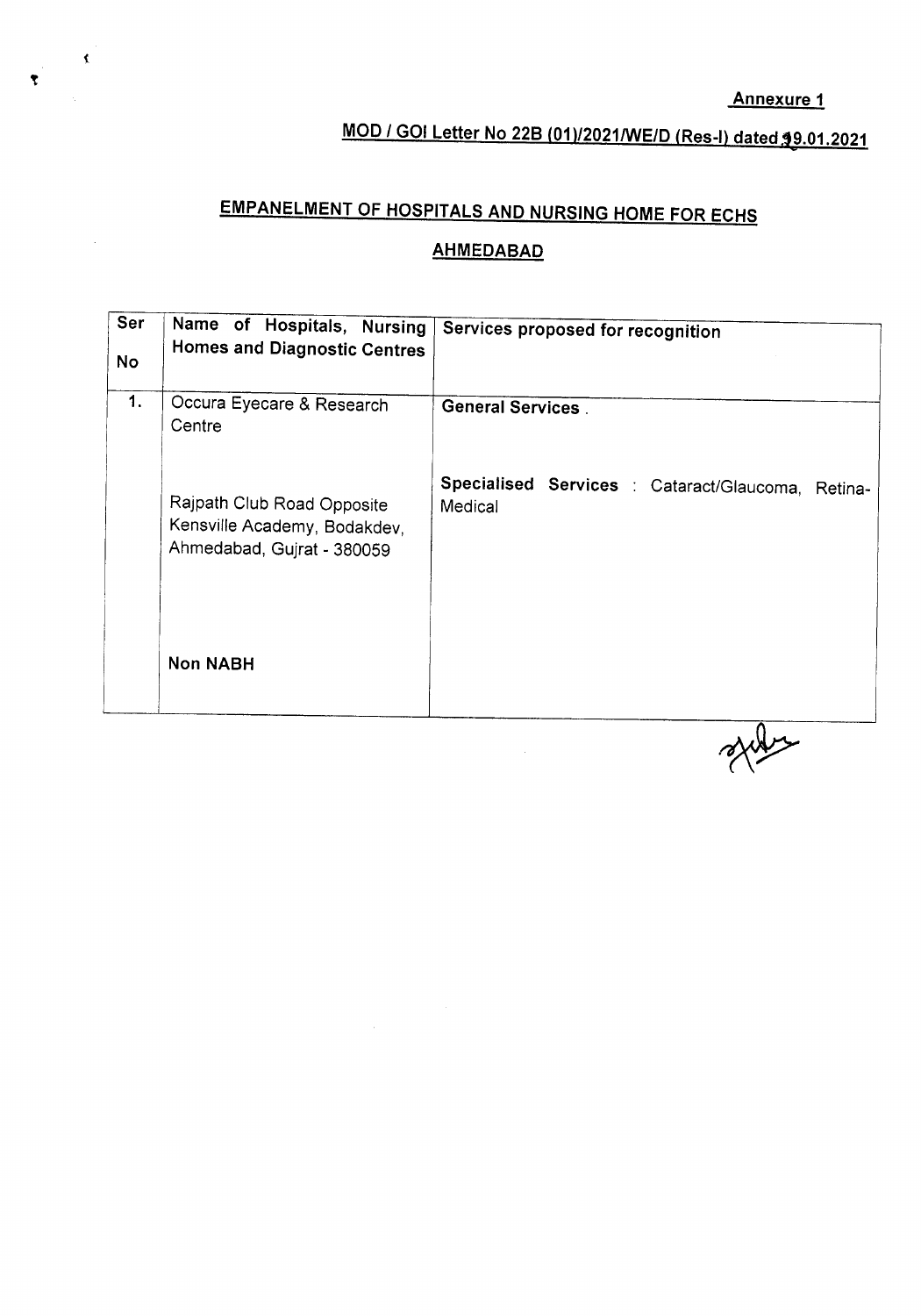# MOD / GOI Letter No 22B (01)/2021/WE/D (Res-I) dated **1**9.01.2021

# EMPANELMENT OF HOSPITALS AND NURSING HOME FOR ECHS

 $\mathcal{L}$ 

 $\sim$ 

 $\bar{\mathbf{r}}$ 

### BHOPAL

| Ser<br><b>No</b> | Name of Hospitals, Nursing<br><b>Homes and Diagnostic Centres</b> | Services proposed for recognition                                                                     |
|------------------|-------------------------------------------------------------------|-------------------------------------------------------------------------------------------------------|
| 1.               | Shalya Joint Care<br>B-18, Shahpura, Bhopal (M.P)                 | <b>Clinical Services</b> : Orthopaedic Surgery including Joint<br>replacement & Arthroscopic Surgery. |
|                  |                                                                   | Diagnositc Services : X- Ray                                                                          |
|                  | <b>NABH</b>                                                       |                                                                                                       |
|                  | <b>Beds: 30</b>                                                   | Professions<br>allied<br>to<br>Medicine:<br>Dietetics,<br>Physiotherapy.                              |
|                  |                                                                   |                                                                                                       |

afelys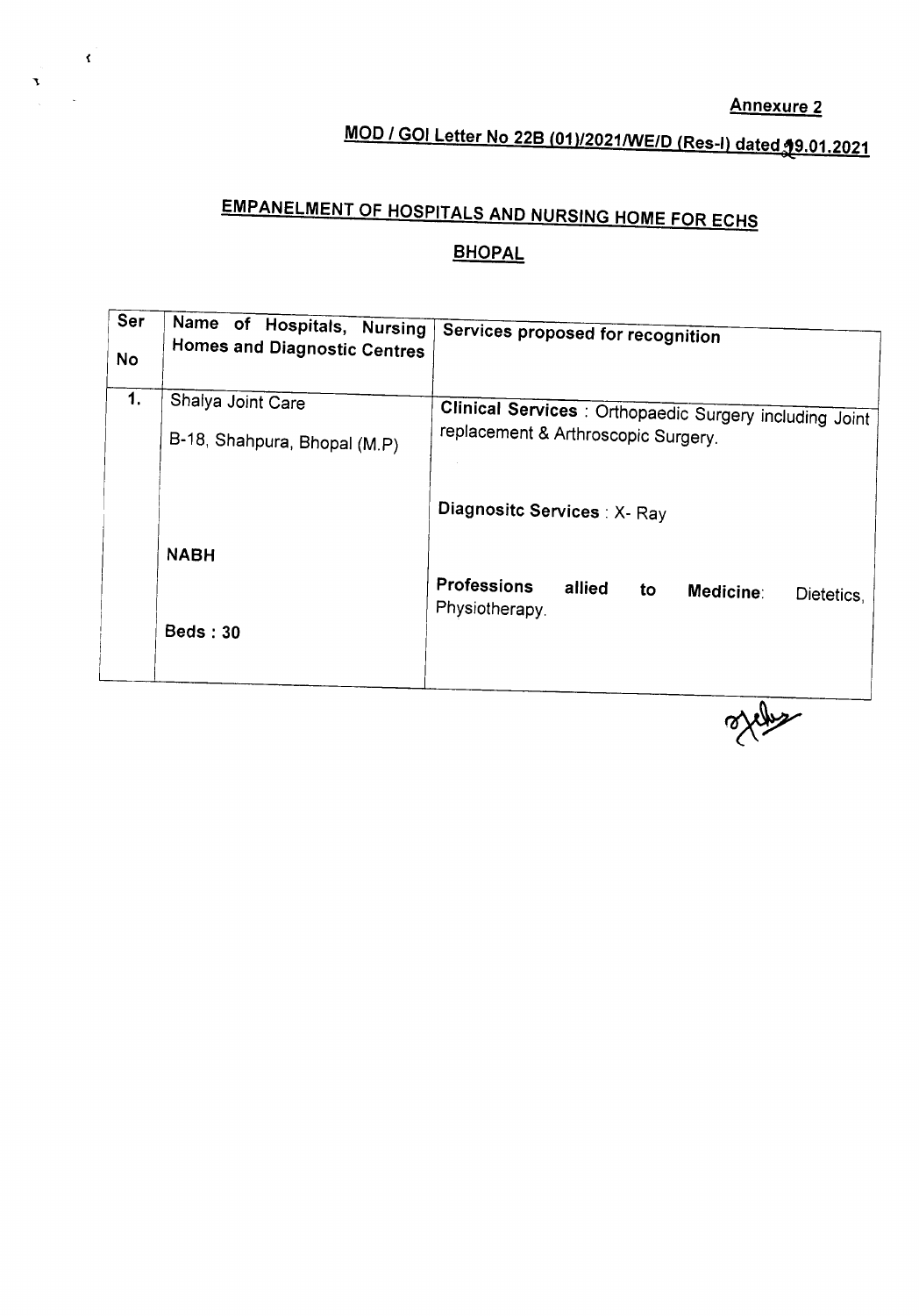### **MOD** *I* **GOI Letter No 22B (01***)/20211WE/D* **(Res-I) dated J9.01.2021** ..

### **EMPANELMENT OF HOSPITALS AND NURSING HOME FOR ECHS**

 $\frac{1}{\sqrt{2}}$ 

#### **DAUSA**

| Ser<br>No | Name of Hospitals, Nursing<br><b>Homes and Diagnostic Centres</b> | Services proposed for recognition |
|-----------|-------------------------------------------------------------------|-----------------------------------|
| 1.        | Vinayaka Dental Hospital &<br>Orthodontic Centre                  | General Services : Dental.        |
|           | Behind Poonam Cinema,<br>Subhash Colony, Dausa -<br>303303 (Raj). |                                   |
|           | <b>Non NABH</b>                                                   |                                   |

resten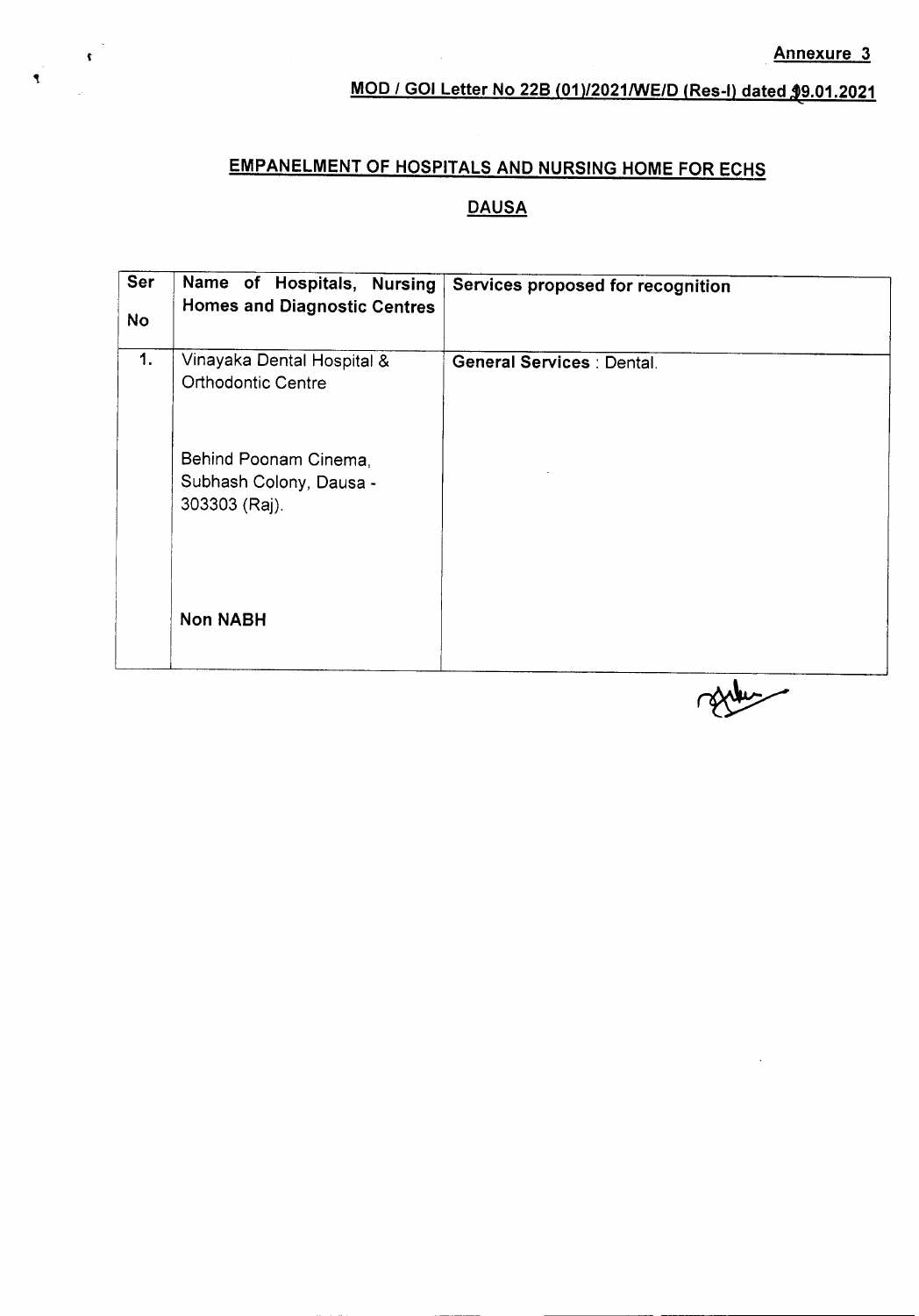### MOD *I* GOI Letter No 22B (01)/2021IWE/D (Res-I) dated'9.01.2021 <

# EMPANELMENT OF HOSPITALS AND NURSING HOME FOR ECHS

 $\mathbf{v}$ 

 $\bar{\mathbf{Y}}$ 

### DELHI

| Ser       | Name of Hospitals, Nursing<br><b>Homes and Diagnostic Centres</b> | Services proposed for recognition                                                                                                                                                                                                                                         |
|-----------|-------------------------------------------------------------------|---------------------------------------------------------------------------------------------------------------------------------------------------------------------------------------------------------------------------------------------------------------------------|
| <b>No</b> |                                                                   |                                                                                                                                                                                                                                                                           |
| 1.        | Maharaja Agrasen Hospital                                         | Clinical Services : Anaesthesiology,<br>Critical &                                                                                                                                                                                                                        |
|           | Sector - 1, Dwarka,                                               | Intensive Care, Dental Science, Dermatology &<br>Venerology, Emergency Medicine, Gastroenterology                                                                                                                                                                         |
|           | New Delhi - 110075                                                | (Medical), General Medicine, General Surgery including<br>Laparoscopic Surgery, Nephrology including Dialysis,<br>Neurology, Neurosurgery, Obstetrics & Gynaecology<br>including High Risk Pregnancy, Ophthalmology,<br>Orthopaedic Surgery including Joint Replacement & |
|           | <b>NABH</b>                                                       | Arthroscopic Surgery, Otorhinolaryngology, Paediatrics,<br>Plastic and Reconstructive Surgery,<br>Psychiatry,<br>Respiratory Medicine, Urology.                                                                                                                           |
|           | <b>Beds: 70</b>                                                   |                                                                                                                                                                                                                                                                           |
|           |                                                                   | Laboratory Services : Clinical Biochemistry, Clinical<br>Pathology, Haematology.                                                                                                                                                                                          |
|           |                                                                   | Diagnostic Services : 2D ECHO, CT Scan, Holter<br>Monitoring, Tread Mill Testing, Ultrasound, X-Ray.                                                                                                                                                                      |
|           |                                                                   | Transfusions Services: Blood Transfusions services                                                                                                                                                                                                                        |
|           |                                                                   | Professions Allied to Medicine: Physiotherapy.                                                                                                                                                                                                                            |

Jerus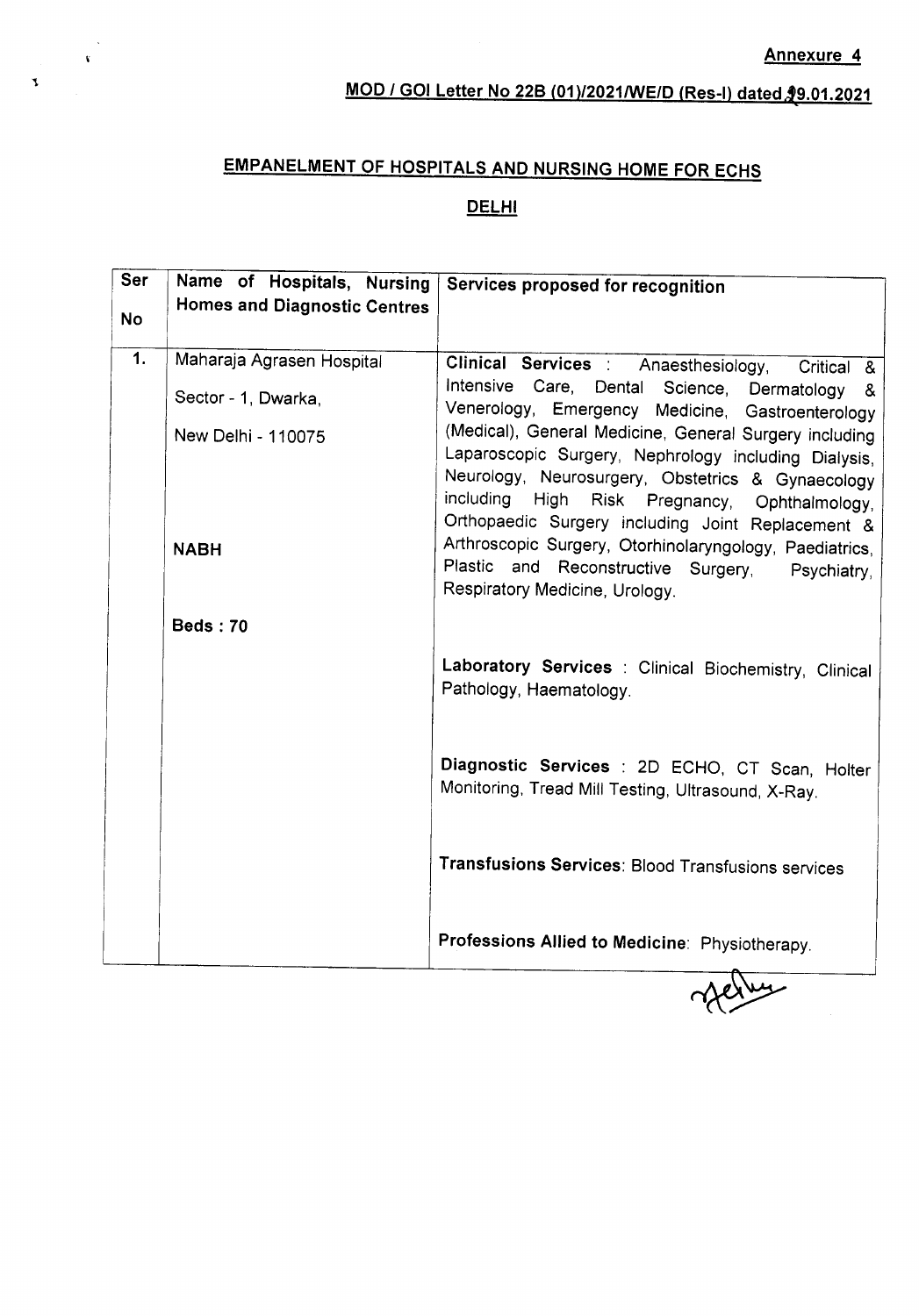# **MOD** *I* **GOI Letter No 228 (01)/20211WE/D(Res-I) dated** ~9.01.2021 e

# **EMPANELMENT OF HOSPITALS AND NURSING HOME FOR ECHS**

,

 $\hat{\mathbf{r}}$ 

### **DELHI**

| <b>Ser</b><br>No | Name of Hospitals, Nursing<br><b>Homes and Diagnostic Centres</b>                                       | Services proposed for recognition   |  |
|------------------|---------------------------------------------------------------------------------------------------------|-------------------------------------|--|
| 1.               | P & O International Inc.<br>0/46, Near Vinobapuri, Metro<br>Station, Lajpat Nagar-II,<br>Delhi - 110024 | Prosthetics and Orthotics Services. |  |

stiller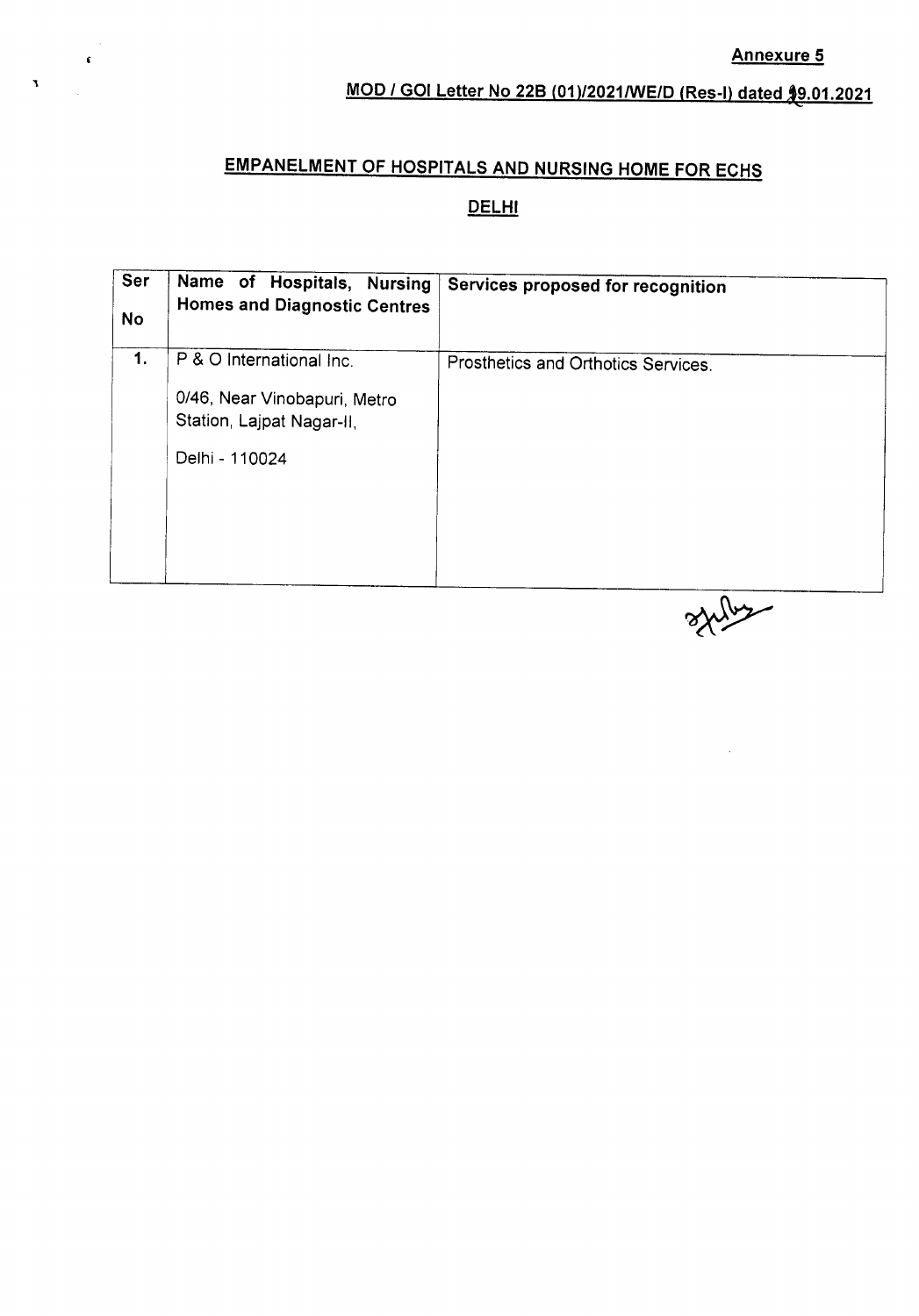### **MOD** *I* **GOI Letter No 22B (01***)/20211WE/D* **(Res-I) dated 39.01.2021** c

# **EMPANELMENT OF HOSPITALS AND NURSING HOME FOR ECHS**

 $\bar{\mathbf{t}}$ 

#### **DELHI**

| <b>Ser</b><br><b>No</b> | Name of Hospitals, Nursing<br><b>Homes and Diagnostic Centres</b>                                                                               | Services proposed for recognition                                                                                                                                                                                                                                                                                                                                                                                                                                                                                                                                                                              |
|-------------------------|-------------------------------------------------------------------------------------------------------------------------------------------------|----------------------------------------------------------------------------------------------------------------------------------------------------------------------------------------------------------------------------------------------------------------------------------------------------------------------------------------------------------------------------------------------------------------------------------------------------------------------------------------------------------------------------------------------------------------------------------------------------------------|
| 1.                      | Saroj Medical Institute<br>Plot No 8 & 9, Pocket 08B,<br>Sector-19, Jail Road, Rohini,<br>Delhi - 110089<br><b>Non NABH</b><br><b>Beds: 105</b> | General Services : Anaesthesiology, Dermatology &<br>Venereology, Dentistry, Emergency Medicine, Family<br>Medicine, General Medicine, Geriatrics, General<br>Surgery, Obstetrics and Gynaecology, Ophthalmology,<br>Orthopaedic Surgery (including Joint Replacement,<br>Otorhinolaryngology, Paediatrics, Psychiatry,<br>Respiratory Medicine, Day Care Service, Cardiology,<br>Critical care, Medical Gastroenterology, Nephrology,<br>Neurology, Medical Oncology, Gynaecological<br>Oncology, Paediatric Surgery, Plastic and<br>Reconstructive Surgery, Urology (including dialysis and<br>lithotripsy). |
|                         |                                                                                                                                                 |                                                                                                                                                                                                                                                                                                                                                                                                                                                                                                                                                                                                                |

arthur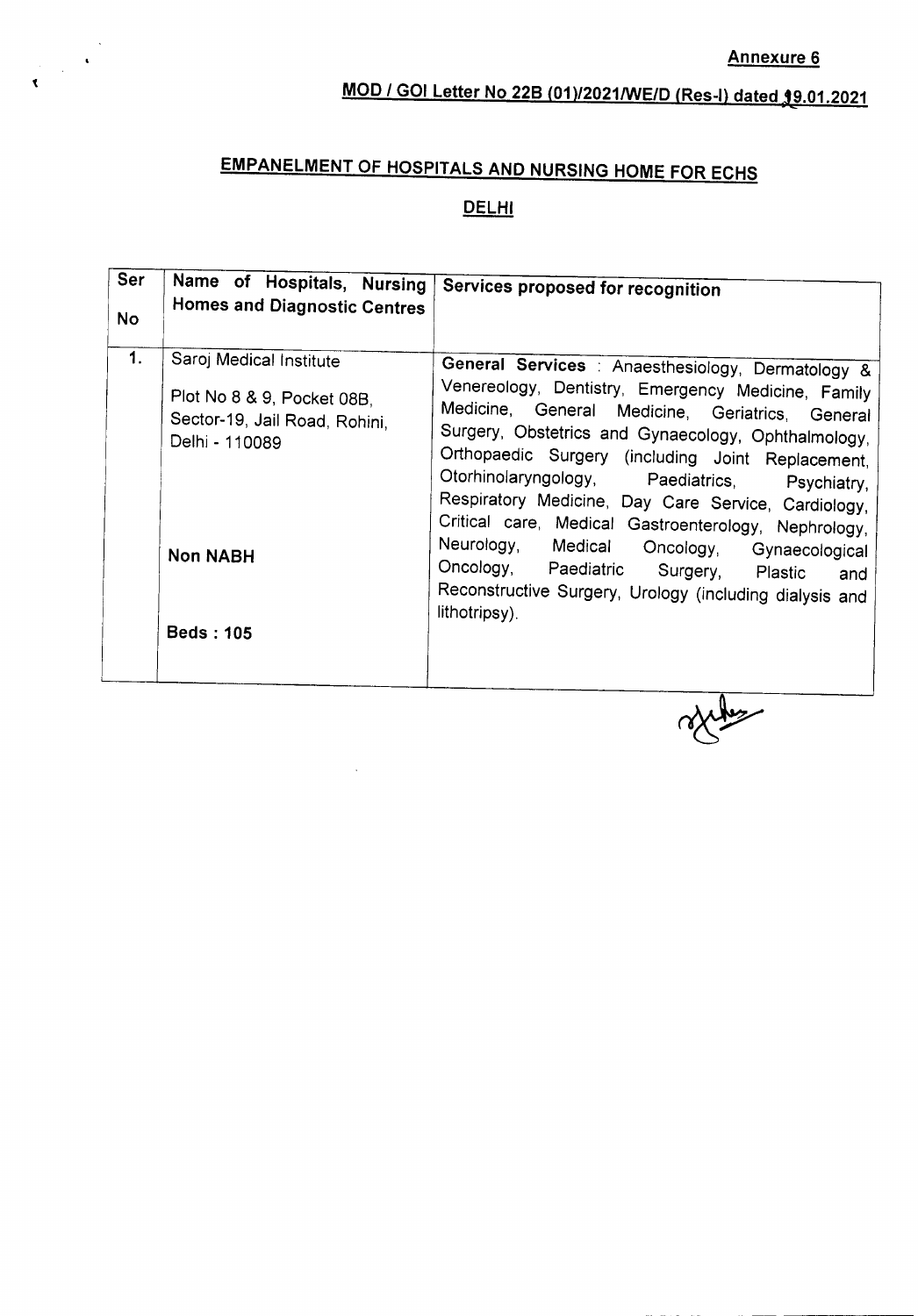### **MOD** *I* **GOI Letter No 22B (01***)/20211WE/D* **(Res-I) dated 39.01.2021**

### **EMPANELMENT OF HOSPITALS AND NURSING HOME FOR ECHS**

 $\mathbf{t}$ 

 $\hat{\mathbf{v}}$ 

#### **FATEHABAD**

| Ser<br><b>No</b> | Name of Hospitals, Nursing<br><b>Homes and Diagnostic Centres</b>                                                                       | Services proposed for recognition                                                                                                                                                                                                                                                                                                                                                         |
|------------------|-----------------------------------------------------------------------------------------------------------------------------------------|-------------------------------------------------------------------------------------------------------------------------------------------------------------------------------------------------------------------------------------------------------------------------------------------------------------------------------------------------------------------------------------------|
| 1.               | Rajan Eye Heart & Laser Centre<br>Medical Enclave, Chandigarh<br>Road, Tohana,<br>Distt - Fatehabad, Haryana -<br>126120<br><b>NABH</b> | Clinical Services: Anaesthesiology, Ophthalmology,<br>Comprehensive Ophthalmic Services, Cataract Services<br><i>including</i><br>Phacoemulsification Surgery,<br>Glaucoma<br>Services, Medical Retina Services, Cornea Services,<br>Uvea<br>Services, Neuro-Ophthalmology<br>Services,<br>Oculoplasty and Reconstructive Surgery, Refractive<br>Services:<br>Diagnostic Services: X-Ray. |

offer.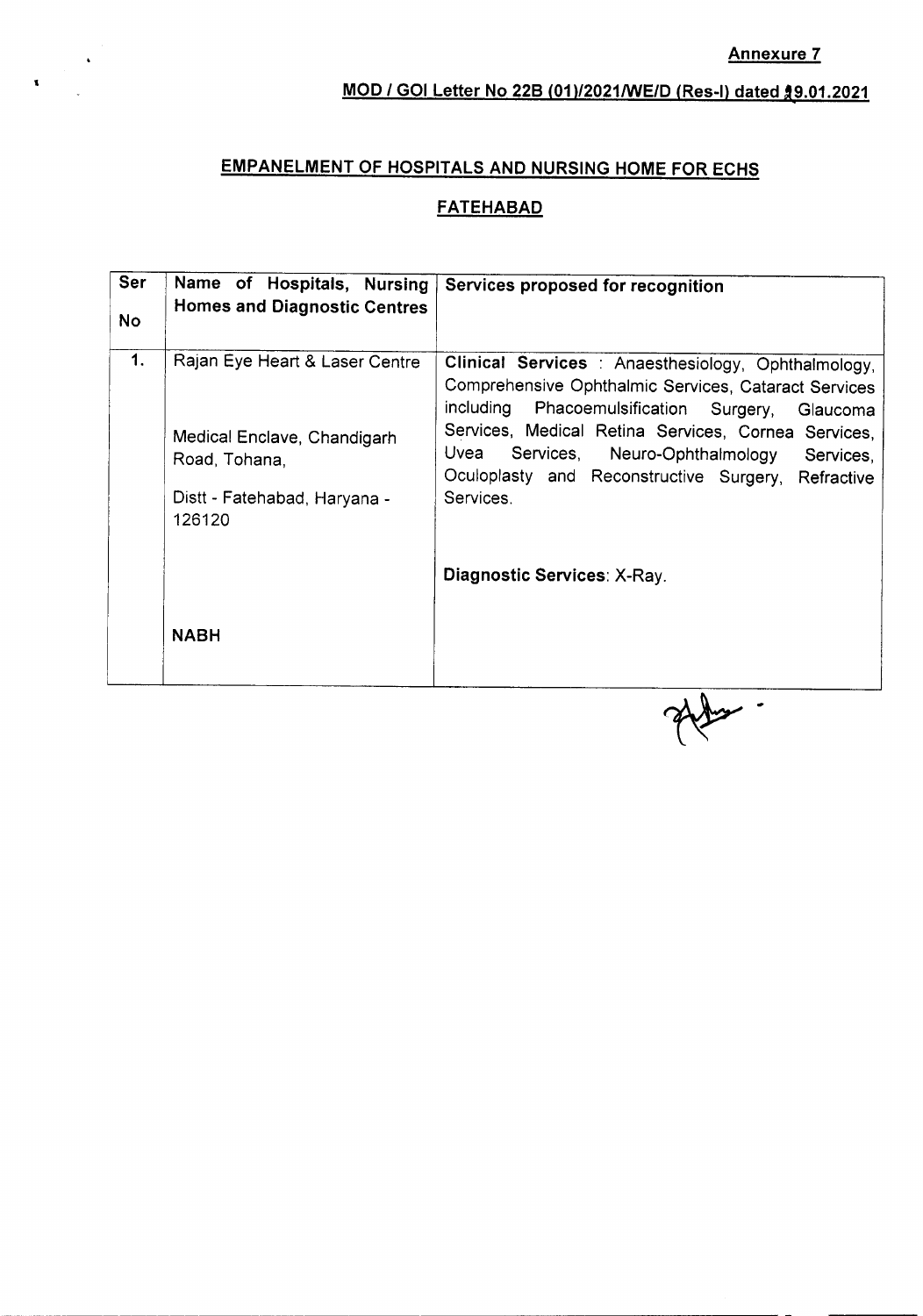# **MOD** *I* **GOI Letter No 22B** *(01)/2021IWEID* **(Res-I) datedJ9.01.2021**

# **EMPANELMENT OF HOSPITALS AND NURSING HOME FOR ECHS**

 $\bullet$ 

#### **GHAZIABAD**

| Ser<br><b>No</b> | Name of Hospitals, Nursing<br><b>Homes and Diagnostic Centres</b> | Services proposed for recognition                                                                                             |
|------------------|-------------------------------------------------------------------|-------------------------------------------------------------------------------------------------------------------------------|
| $\mathbf{1}$ .   | Dr Saigals Dental Clinic And<br><b>Implant Centre</b>             | <b>General Services</b>                                                                                                       |
|                  | KD 20, Kavi Nagar, Ghaziabad,<br>Uttar Pradesh - 201002           | Specialised Services : Oral & Maxillo Facial Surgery,<br>Periodontia, Endodontia, Prosthodontia, Orthodontia,<br>Paedodontia. |
|                  | <b>Non NABH</b>                                                   |                                                                                                                               |

steller.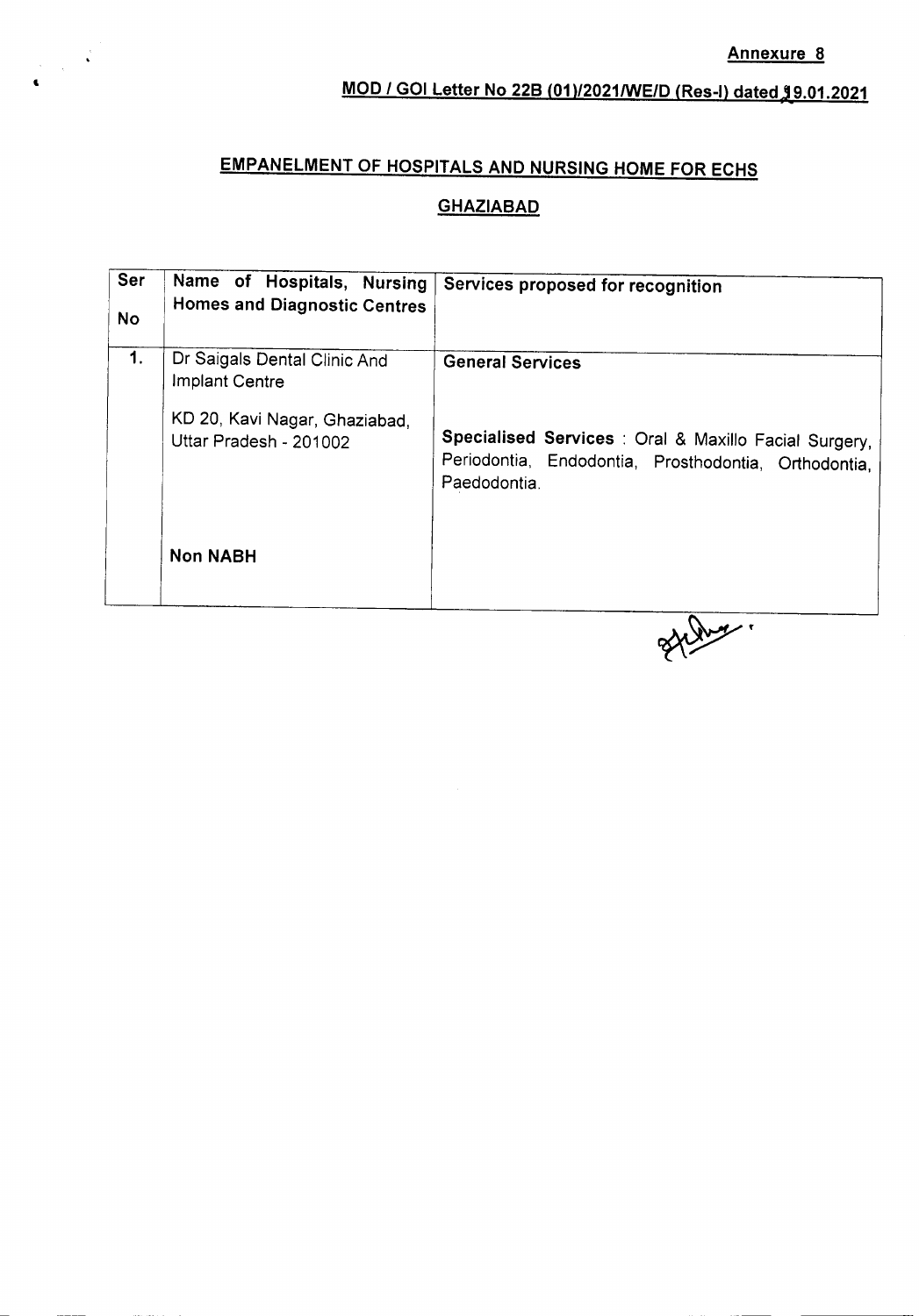### MOD *I* GOI Letter No 22B (01*)/20211WEID* (Res-I) dated 19.01.2021  $\ddot{\phantom{0}}$

### EMPANELMENT OF HOSPITALS AND NURSING HOME FOR ECHS

•

 $\hat{\textbf{v}}$  $\frac{1}{2}$ 

### **GHAZIABAD**

| <b>Ser</b><br>Name of Hospitals, Nursing            | Services proposed for recognition                                                                                 |
|-----------------------------------------------------|-------------------------------------------------------------------------------------------------------------------|
| <b>No</b><br><b>Homes and Diagnostic Centres</b>    |                                                                                                                   |
|                                                     |                                                                                                                   |
| $\mathbf{1}$ .<br>Narayana Superspeciality Hospital | Clinical Services: Anaesthesiology, Cardiology (Invasive &                                                        |
| Plot - 3201, Block - V, DLF Phase                   | Non-Invasive), Cardiothoracic Surgery, Critical Care,                                                             |
| III, Sector -24, Gurugram, Haryana -                | Dermatology & Venereology, Emergency Medicine, General                                                            |
| 122002                                              | Medicine, General Surgery (Including Bariatric Surgery),                                                          |
|                                                     | Gynaecology,<br>Hepato Pancreato<br>Biliary<br>Surgery,<br>Interventional<br>Radiology, Medical<br>Oncology,      |
|                                                     | Medical<br>Gastroenterology,<br>Nephrology,<br>Neuro-Interventional,                                              |
|                                                     | Radiology,<br>Neurology, Neurosurgery, Ophthalmology,                                                             |
|                                                     | Orthopaedic<br>Surgery<br>(Including<br>Spine<br>Surgery),                                                        |
| <b>NABH &amp; NABL</b>                              | Otorhinolaryngology, Paediatric Cardiac Surgery, Paediatrics                                                      |
|                                                     | (OPD), Plastic and Reconstructive Surgery, Psychiatry (OPD),                                                      |
|                                                     | Radiation Oncology,<br>Respiratory<br>Medicine,<br>Surgical                                                       |
| <b>Beds: 100</b>                                    | Gastroenterology, Surgical Oncology, Transplant Services<br>(Liver & Kidney), Urology, Vascular Surgery.          |
|                                                     |                                                                                                                   |
|                                                     |                                                                                                                   |
|                                                     | Diagnostic Services: 2D ECHO, Ambulatory BP Monitoring,                                                           |
|                                                     | CT Scan, Dexa Scan, Dobutamine Stress ECHO(DSE),                                                                  |
|                                                     | Echocardiography (ECG), EEG, EMG/EP, Endoscopy and                                                                |
|                                                     | Bronchoscopy, Tread Mill Testing (TMT), Ultrasound,                                                               |
|                                                     | Uroflowmetry, X-Ray, Holter Monitoring, Mammography, MRI<br>Scan, NCV, Pulmonary Function Test(PFT), Stress ECHO, |
|                                                     | Trans Esophageal Echo (TEE).                                                                                      |
|                                                     |                                                                                                                   |
|                                                     |                                                                                                                   |
|                                                     | Laboratory<br><b>Services:</b><br>Clinical Biochemistry,<br>Clinical                                              |
|                                                     | Microbiology & Serology,<br>Clinical Pathology, Haematology,                                                      |
|                                                     | Immuno-Haematology.                                                                                               |
|                                                     |                                                                                                                   |
|                                                     |                                                                                                                   |
|                                                     | Transfusions Services: Blood Bank.                                                                                |
|                                                     |                                                                                                                   |
|                                                     | Professions Allied to Medicine: Dietetics, Physiotherapy.                                                         |
|                                                     |                                                                                                                   |
|                                                     |                                                                                                                   |
|                                                     |                                                                                                                   |



-- -----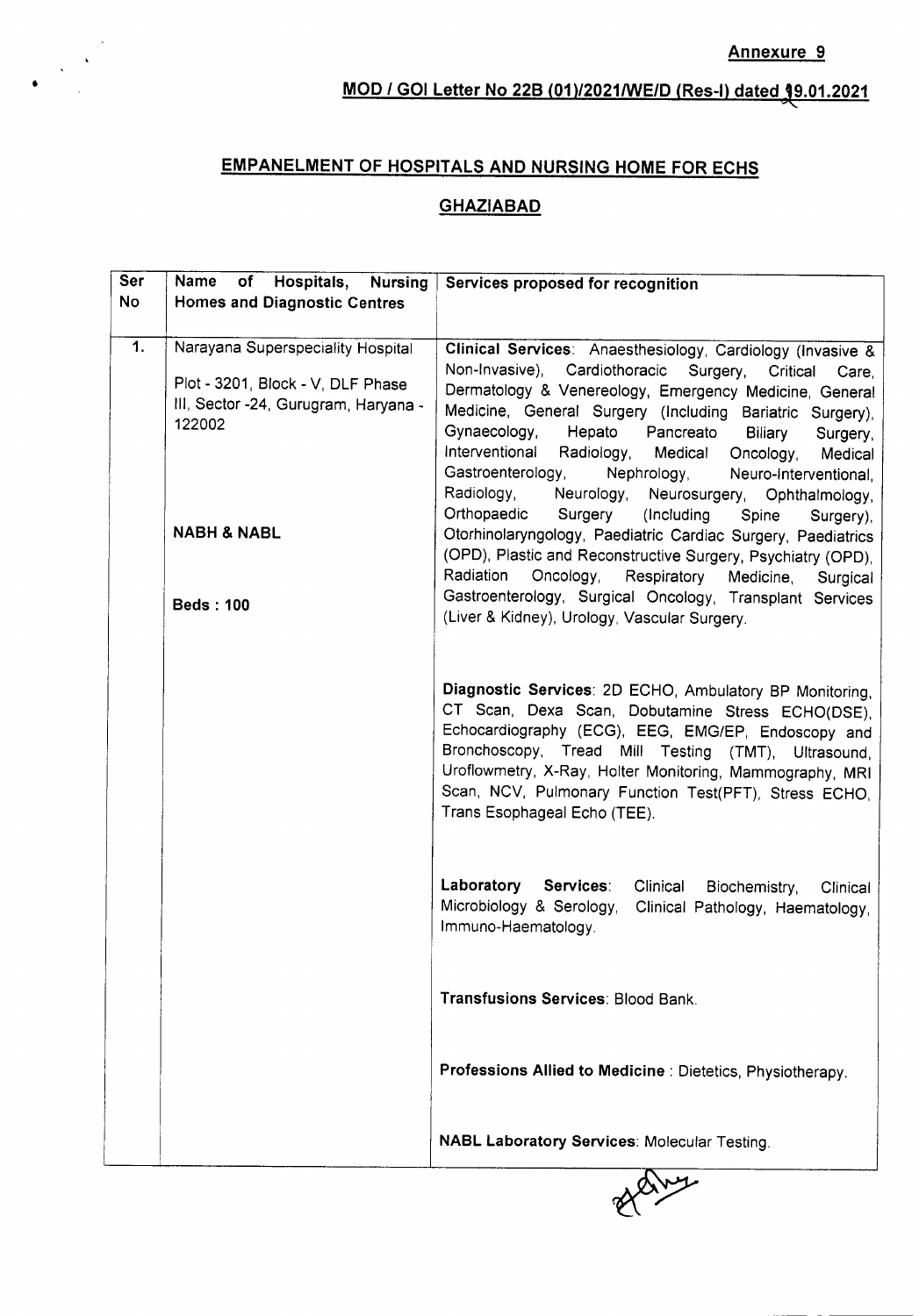# **MOD** *I* **GOI Letter No 228 (01***)/20211WE/D* **(Res-I) dated ~ 9.01.2021** '-

# **EMPANELMENT OF HOSPITALS AND NURSING HOME FOR ECHS**

 $\frac{1}{\sqrt{2}}\left(\frac{1}{\sqrt{2}}\right)^{2}$ 

### **JAIPUR**

| Ser<br><b>No</b> | Name of Hospitals, Nursing<br><b>Homes and Diagnostic Centres</b>                                                                                                                                             | Services proposed for recognition   |  |
|------------------|---------------------------------------------------------------------------------------------------------------------------------------------------------------------------------------------------------------|-------------------------------------|--|
| 1.               | Ottobock Healthcare India<br>Pvt Ltd<br>Shop No 6-7, Gound Floor,<br>Cassandra Business Tower.<br>Main Gandhi Nagar, Railway<br>Stn Road, Bajaj Nagar<br>Enclave, Bajaj Nagar,<br>Jaipur (Rajasthan) - 302015 | Prosthetics and Orthotics Services. |  |

gleden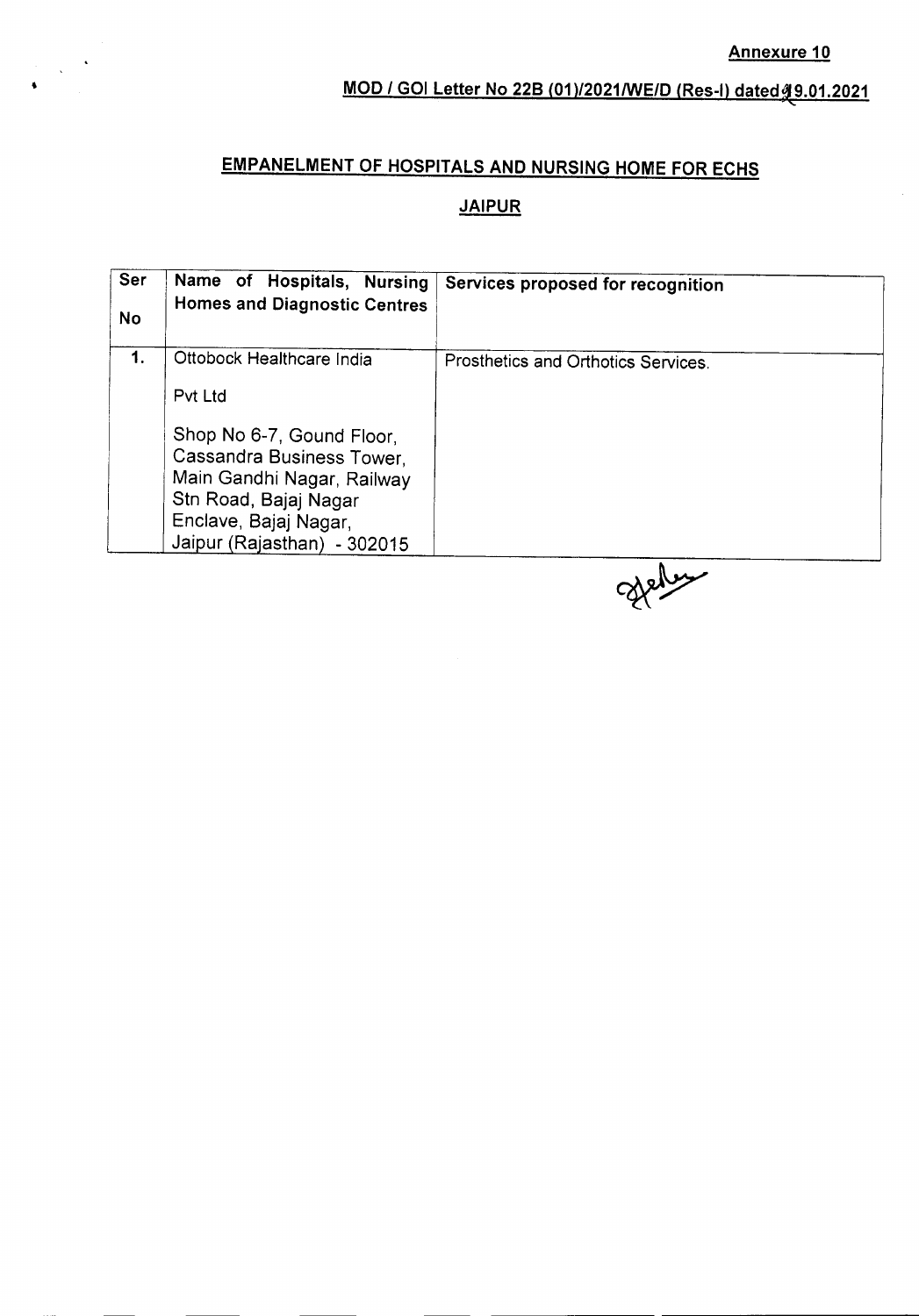# **MOD** *I* **GOI Letter No 22B** *(01)/2021IWEID* **(Res-I) dated '9.01.2021** <

### **EMPANELMENT OF HOSPITALS AND NURSING HOME FOR ECHS**

#### **JABALPUR**

| Ser<br>No      | Name of Hospitals, Nursing<br><b>Homes and Diagnostic Centres</b>         | Services proposed for recognition                                                                                                                                                                                             |
|----------------|---------------------------------------------------------------------------|-------------------------------------------------------------------------------------------------------------------------------------------------------------------------------------------------------------------------------|
| $\mathbf{1}$ . | Sanil Multispeciality Dental Clinic<br>1315, Parijaat Building, Cheritaal | General Services : General Dentistry, Conservative<br>Dentistry and Endodontics, Oral & Maxillofacial Surgery<br>(under Local Anaesthesia), Oral Medicine & Radiology<br>(IOPA), Orthodontics, Periodontology, Prosthodontics |
|                | Jabalpur,<br>Madhya Pradesh,                                              | and Crown & Bridge, Pedodontics.                                                                                                                                                                                              |
|                | PIN - 482002                                                              |                                                                                                                                                                                                                               |
|                | <b>NABH</b>                                                               | n.                                                                                                                                                                                                                            |

contes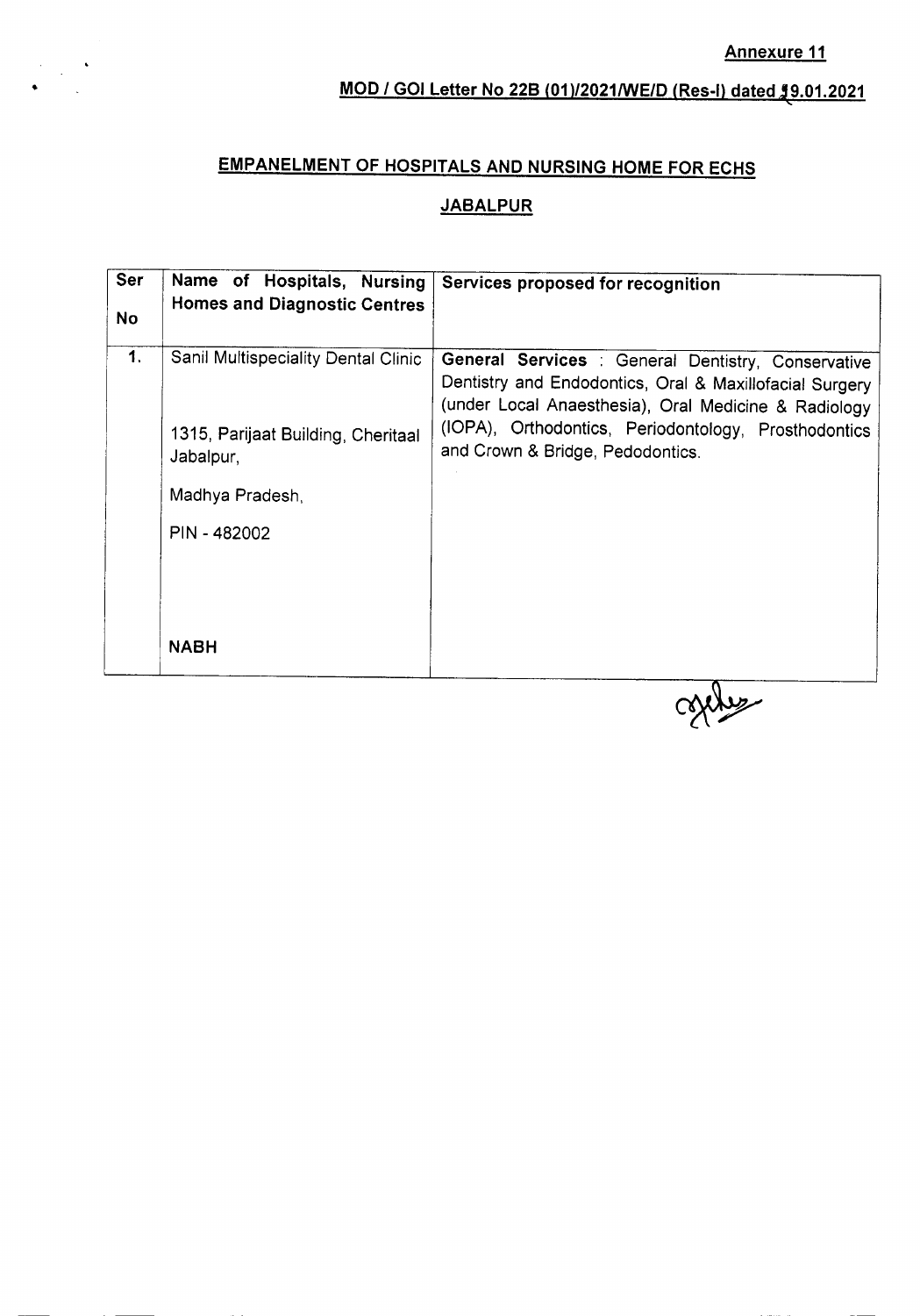# **MOD** *I* **GOI Letter** No. **228 (01***)/20211WEID* **(Res-I) dated t9.01.2021**

# **EMPANELMENT OF HOSPITALS AND NURSING HOME FOR ECHS**

 $\frac{1}{2} \sum_{i=1}^{n} \frac{1}{2} \sum_{i=1}^{n} \frac{1}{2} \sum_{i=1}^{n} \frac{1}{2} \sum_{i=1}^{n} \frac{1}{2} \sum_{i=1}^{n} \frac{1}{2} \sum_{i=1}^{n} \frac{1}{2} \sum_{i=1}^{n} \frac{1}{2} \sum_{i=1}^{n} \frac{1}{2} \sum_{i=1}^{n} \frac{1}{2} \sum_{i=1}^{n} \frac{1}{2} \sum_{i=1}^{n} \frac{1}{2} \sum_{i=1}^{n} \frac{1}{2} \sum_{i=1}^{n$ 

### **JAIPUR**

| Ser<br><b>No</b> | Name of Hospitals, Nursing<br><b>Homes and Diagnostic Centres</b>                                                                                                                                             | Services proposed for recognition   |
|------------------|---------------------------------------------------------------------------------------------------------------------------------------------------------------------------------------------------------------|-------------------------------------|
| 1.               | Ottobock Healthcare India Pvt<br>Ltd<br>Shop No 6-7, Gound Floor,<br>Cassandra Business Tower,<br>Main Gandhi Nagar, Railway Stn<br>Road, Bajaj Nagar Enclave, Bajaj<br>Nagar, Jaipur (Rajasthan) -<br>302015 | Prosthetics and Orthotics Services. |

Hile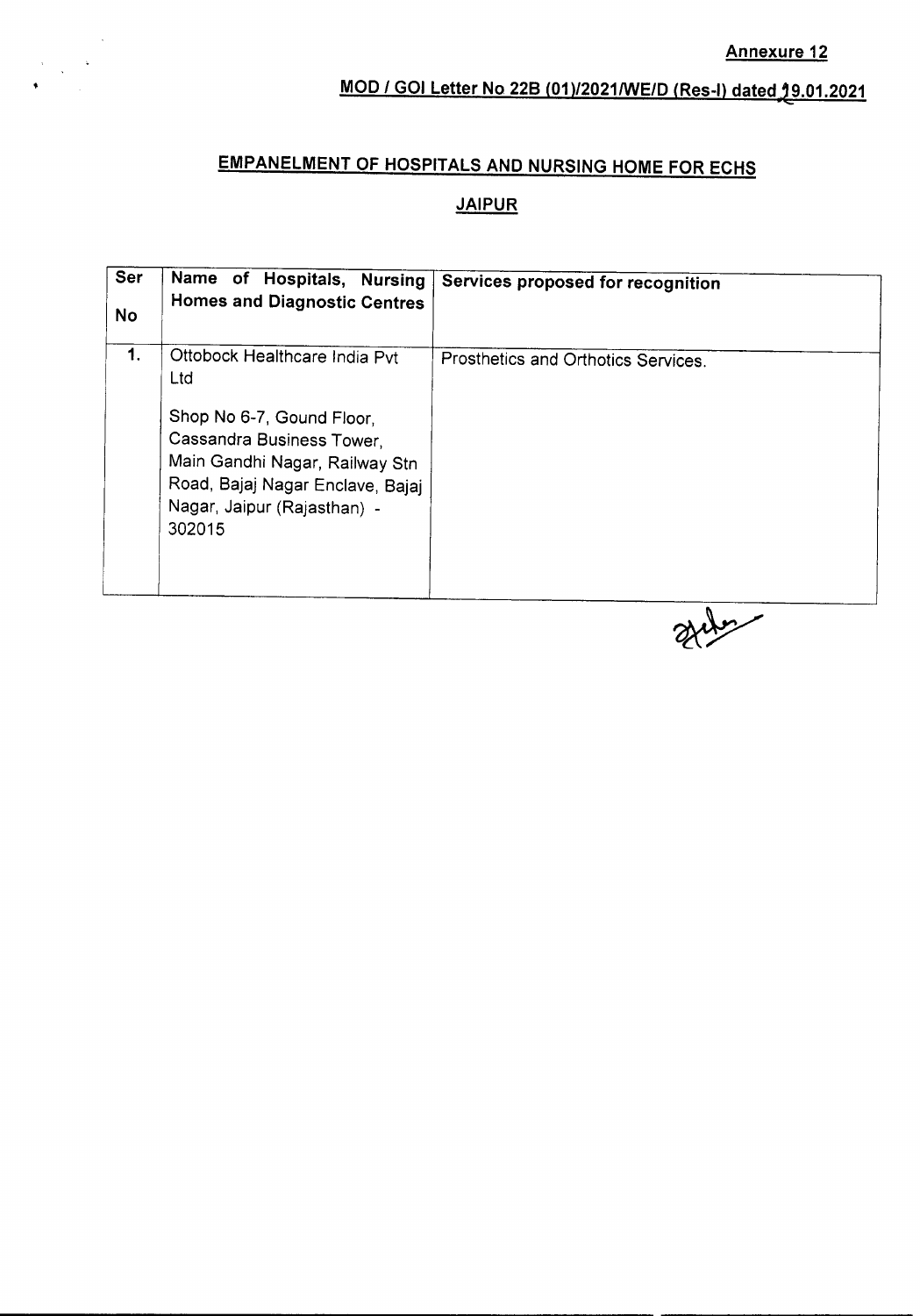### **MOD** *I* **GOI Letter No 22B (01***)/20211WE/D* **(Res-I) dated 19.01.2021** c

### **EMPANELMENT OF HOSPITALS AND NURSING HOME FOR ECHS**

 $\bar{\mathcal{A}}$ 

### **KAKINADA**

| <b>Ser</b><br><b>No</b> | Name of Hospitals, Nursing<br><b>Homes and Diagnostic Centres</b>                                                                                                             | Services proposed for recognition                                                                                                                                                                                                                                                                                                                                                         |
|-------------------------|-------------------------------------------------------------------------------------------------------------------------------------------------------------------------------|-------------------------------------------------------------------------------------------------------------------------------------------------------------------------------------------------------------------------------------------------------------------------------------------------------------------------------------------------------------------------------------------|
| 1.                      | Srikiran Institute of<br>Ophthalmology<br>5 - 150/1, Penumarthy Road,<br>Near Atchampeta Junction,<br>APSP Camp, Kakinada,<br>East Godawri - Distt<br>Andhra Pradesh - 533005 | General Service:<br>Anaesthesiology,<br>Ophthalmic<br>Emergency, Comprehensive Ophthalmic Services,<br>Cataract Services, Glaucoma Services, Medical Retina<br>Services, Surgical Retina Services, Oculoplasty and<br>Reconstructive Surgery, Orbit Surgery, Paediatric<br>Ophthalmology, Cornea Services, Refractive Services,<br>Uvea Services, Neuro-ophthalmology, Strabismus Clinic. |
|                         | <b>NABH</b>                                                                                                                                                                   |                                                                                                                                                                                                                                                                                                                                                                                           |

stehen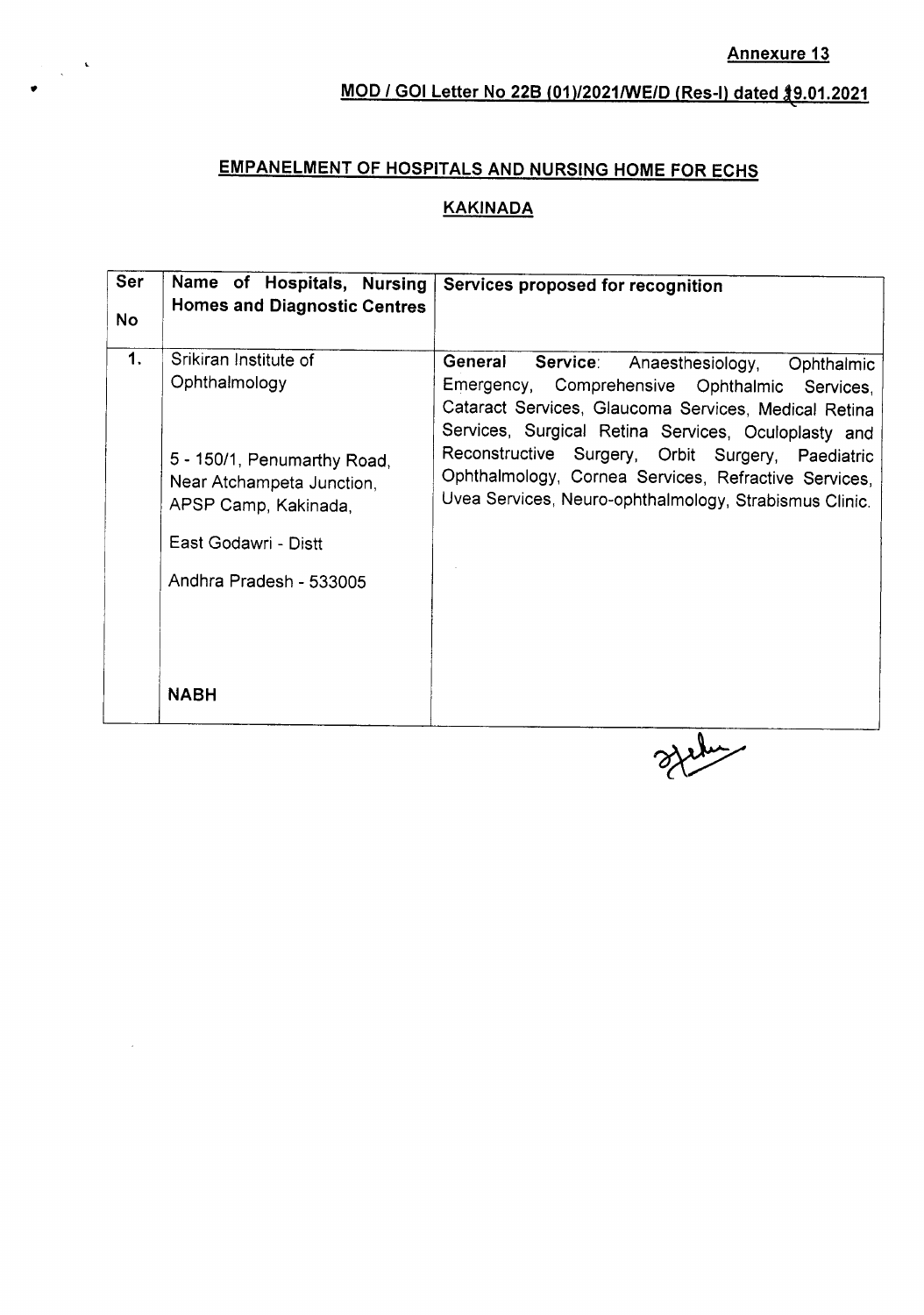### **MOD** *I* **GOI Letter No 22B** *(01)/2021IWE/D* **(Res-I) dated.t9.01.2021**

### **EMPANELMENT OF HOSPITALS AND NURSING HOME FOR ECHS**

 $\sim 10^6$ 

#### **MAHENDERGARH**

| Ser<br><b>No</b> | Name of Hospitals, Nursing<br><b>Homes and Diagnostic Centres</b>              | Services proposed for recognition                              |
|------------------|--------------------------------------------------------------------------------|----------------------------------------------------------------|
| 1.               | Bansal Eye Care Hospital<br>Gau Shala Road, Mahendergarh<br>- 123029 (Haryana) | General Services : Ophthalmology (Refraction, Contact<br>lens) |
|                  | <b>Non NABH</b>                                                                | Specialised Services : Cataract/Glaucoma                       |

stehen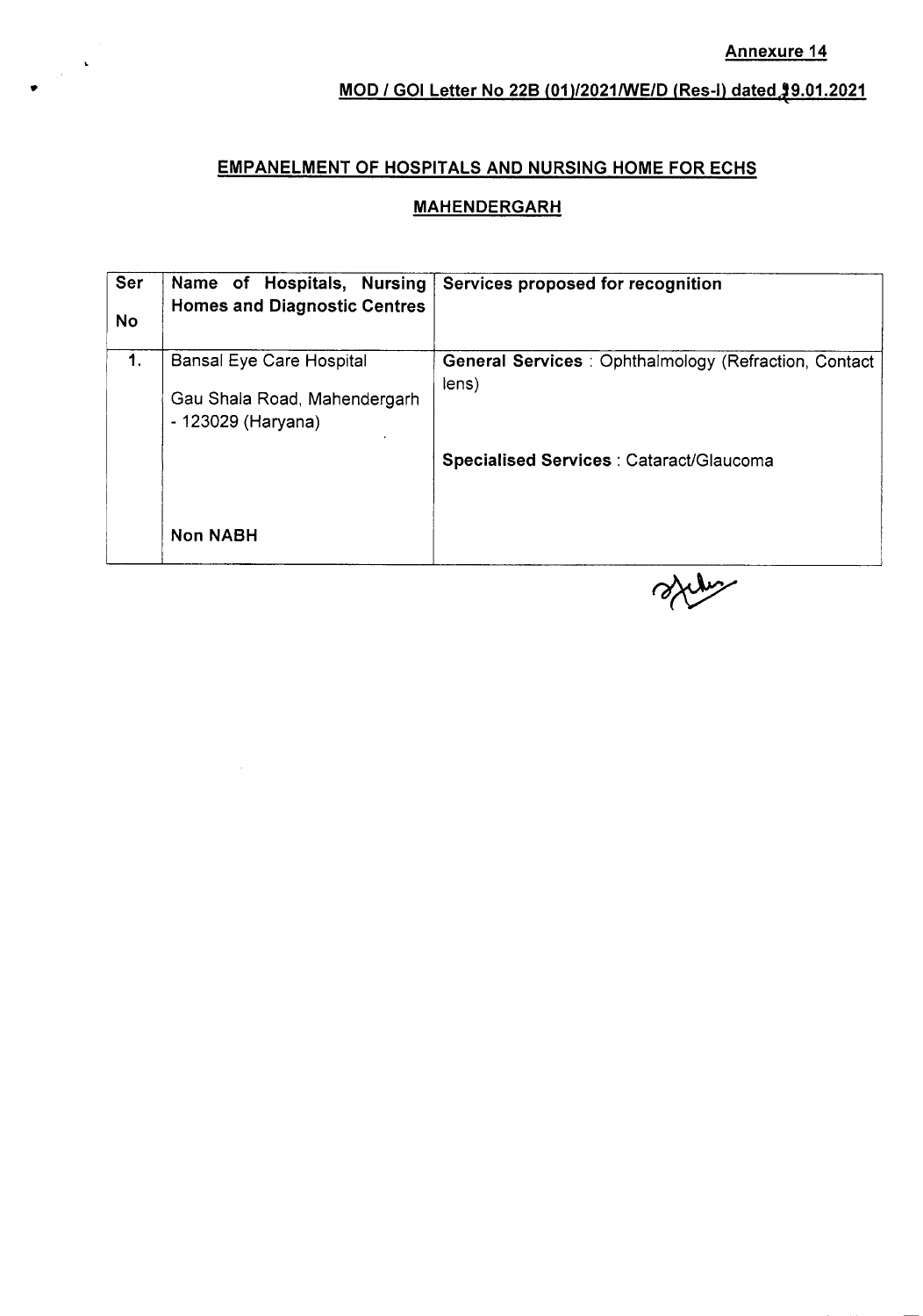### **MOD** / GOI Letter No 22B (01)/2021/WE/D (Res-I) dated 19.01.2021

### **EMPANELMENT OF HOSPITALS AND NURSING HOME FOR ECHS**

 $\sim$ 

 $\frac{1}{2} \left( \frac{1}{2} \right)^{2}$ 

### **MUMBAI**

| Ser<br><b>No</b> | Name of Hospitals, Nursing<br><b>Homes and Diagnostic Centres</b>                                                                              | Services proposed for recognition                                                                                                           |
|------------------|------------------------------------------------------------------------------------------------------------------------------------------------|---------------------------------------------------------------------------------------------------------------------------------------------|
| 1.               | NM Medical Centre (A Unit of N<br>Mohanial PCO Pvt Ltd)<br>Summer Ville Junction of 14th &<br>33rd Linking Road, Khar (West),<br>Mumbai-400052 | <b>NABL Lab Services</b> : Clinical Biochemistry, Clinical<br>Immunohaematology,<br>Haematology &<br>Pathology,<br>Microbiology & Serology. |
|                  | <b>NABL</b>                                                                                                                                    | <sup>n</sup>                                                                                                                                |

gregne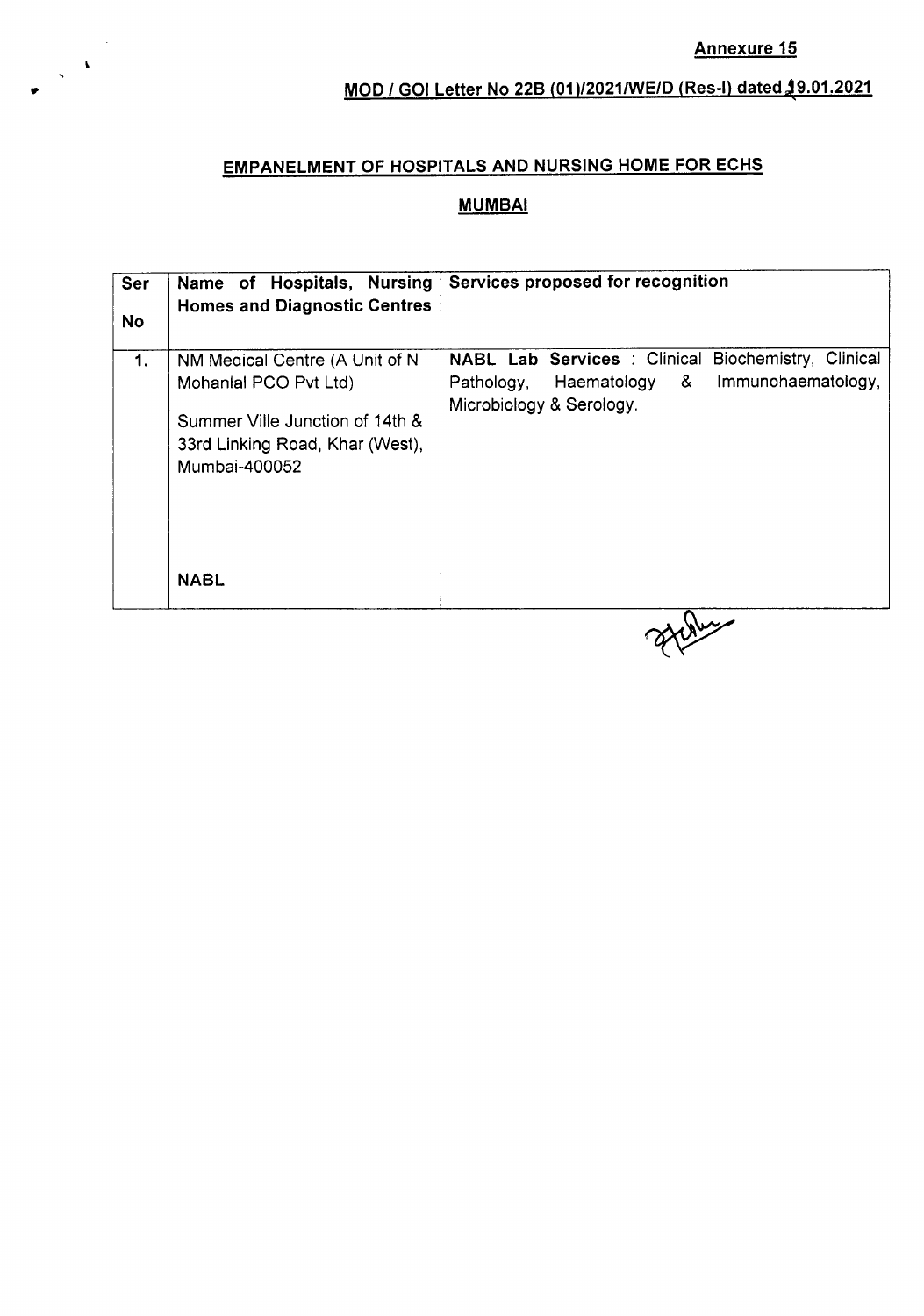# MOD / GOI Letter No 22B (01)/2021/WE/D (Res-I) dated **9**9.01.2021

#### EMPANELMENT OF HOSPITALS AND NURSING HOME FOR ECHS

 $\sim$ 

 $\frac{1}{2} \sum_{i=1}^{n} \frac{1}{i} \sum_{i=1}^{n} \frac{1}{i} \sum_{i=1}^{n} \frac{1}{i} \sum_{i=1}^{n} \frac{1}{i} \sum_{i=1}^{n} \frac{1}{i} \sum_{i=1}^{n} \frac{1}{i} \sum_{i=1}^{n} \frac{1}{i} \sum_{i=1}^{n} \frac{1}{i} \sum_{i=1}^{n} \frac{1}{i} \sum_{i=1}^{n} \frac{1}{i} \sum_{i=1}^{n} \frac{1}{i} \sum_{i=1}^{n} \frac{1}{i} \sum_{i=1}^{n$ 

### MUZAFFARPUR

| Ser<br><b>No</b> | Name of Hospitals, Nursing<br><b>Homes and Diagnostic Centres</b>                                  | Services proposed for recognition                                                                                                                                                   |
|------------------|----------------------------------------------------------------------------------------------------|-------------------------------------------------------------------------------------------------------------------------------------------------------------------------------------|
| 1.               | <b>Prashant Memorial Charitable</b><br>Hospital<br>Road No 4, Juran Chapra,<br>Muzaffarnagar Bihar | General Services : General Medicine, General Surgery,  <br>Obstetrics and Gynaecology, Paediatrics, Orthopaedics<br>excluding Joint Replacement, ICU & Critical Care Units,<br>ENT. |
|                  |                                                                                                    | Laboratory Services : Haematology, Biochemistry.                                                                                                                                    |
|                  | <b>Non NABH</b><br><b>Beds: 125</b>                                                                | <b>Specialised Services: Endoscopic Surgery, Cardiology</b><br>(consultation and diagnostics)                                                                                       |
|                  |                                                                                                    | Radio Diagnosis & Imaging: X-Ray, USG, CT                                                                                                                                           |

green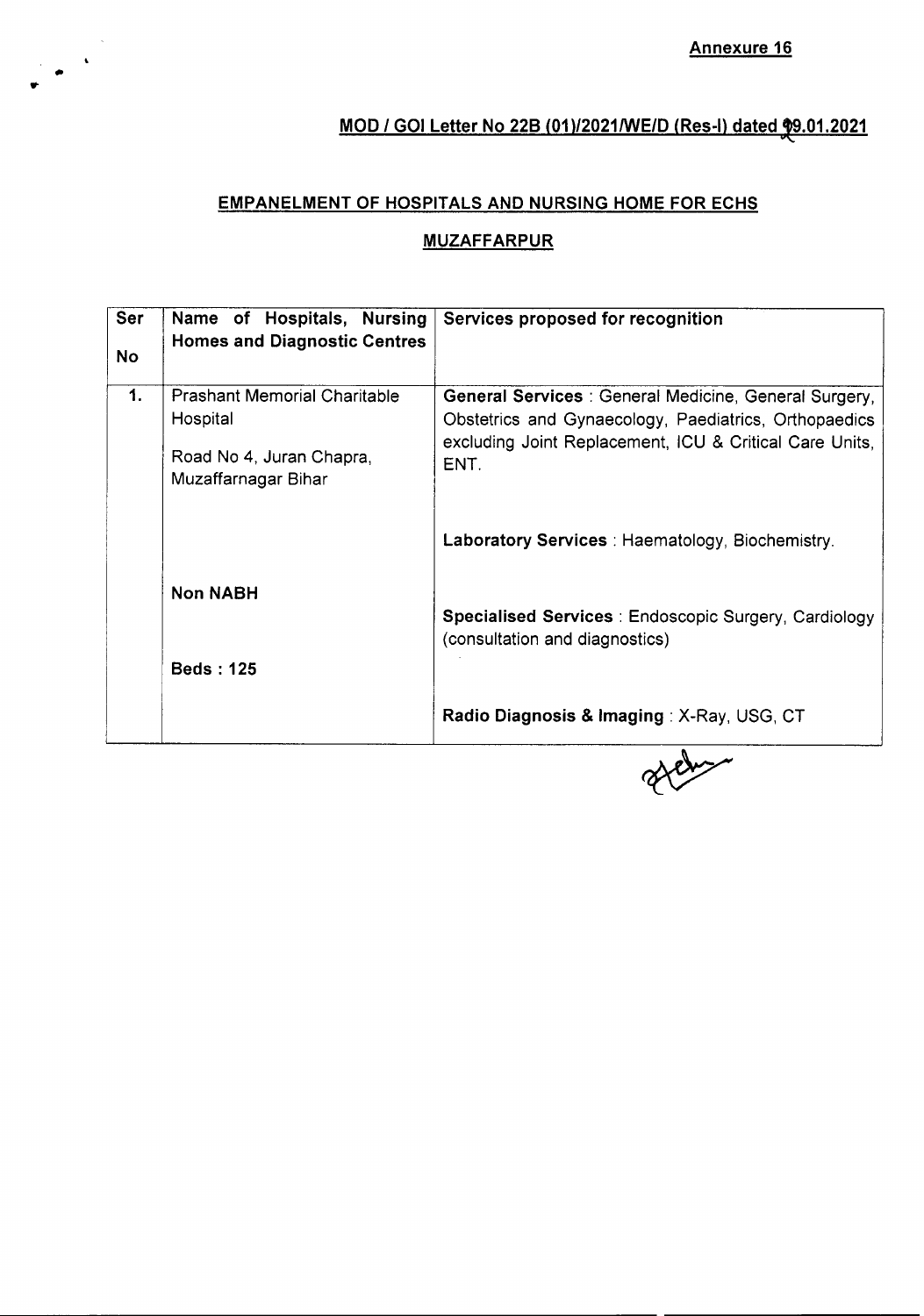### **MOD** / GOI Letter No 22B (01)/2021/WE/D (Res-I) dated  $29.01.2021$

#### **EMPANELMENT OF HOSPITALS AND NURSING HOME FOR ECHS**

 $\hat{\boldsymbol{\beta}}$ 

 $\frac{1}{\sqrt{2\pi}}\sum_{i=1}^{N}$ 

#### **PANCHKULA**

| Ser       | Name of Hospitals, Nursing          | Services proposed for recognition                                                                                                                                                                                                                                                                                                                                                                                                                                      |
|-----------|-------------------------------------|------------------------------------------------------------------------------------------------------------------------------------------------------------------------------------------------------------------------------------------------------------------------------------------------------------------------------------------------------------------------------------------------------------------------------------------------------------------------|
|           | <b>Homes and Diagnostic Centres</b> |                                                                                                                                                                                                                                                                                                                                                                                                                                                                        |
| <b>No</b> |                                     |                                                                                                                                                                                                                                                                                                                                                                                                                                                                        |
| 1.        | Paras Healthcare Pvt Ltd            | General Services : General Medicine, General Surgery,                                                                                                                                                                                                                                                                                                                                                                                                                  |
|           | Plot No H-2, HSIIDC,                | Obstetrics and Gynaecology, Orthopaedics excluding<br>Joint Replacement, ICU & Critical Care Units, ENT,                                                                                                                                                                                                                                                                                                                                                               |
|           | Technology Park,                    | Ophthalmology, Dermatology, Psychiatry, Dental.                                                                                                                                                                                                                                                                                                                                                                                                                        |
|           | Sector $-22$ ,                      |                                                                                                                                                                                                                                                                                                                                                                                                                                                                        |
|           | Panchkula - 134109                  | Laboratory Services : Clinical Pathology, Haematology,<br>Histopathology, Cytopathology,<br>Biochemistry,<br>Microbiology, Serology.                                                                                                                                                                                                                                                                                                                                   |
|           |                                     | Specialised Services : Cardiology (consultation and<br>diagnostics), Interventional Cardiology, Cardiothoracic<br>Surgery, Urology including Dialysis and Lithotripsy,<br>Orthopaedic Surgery including joint Replacement and<br>arthroscopic Surgery, Neuro Surgery, Neuromedicine,<br>Gastroenterology, Endocrinology, Rheumatology,<br>Plastic<br>Oncology, Radiotherapy,<br>Medical<br>-&<br>Reconstructive Surgery, Vascular Surgery, Oncosurgery,<br>GI Surgery. |
|           |                                     | Diagnosis & Imaging<br>BMD.<br>X-Ray,<br>Radio<br>Mammography, USG, USG Doppler, MRI, CT, PETCT                                                                                                                                                                                                                                                                                                                                                                        |

 $rac{1}{\sqrt[3]{2}}$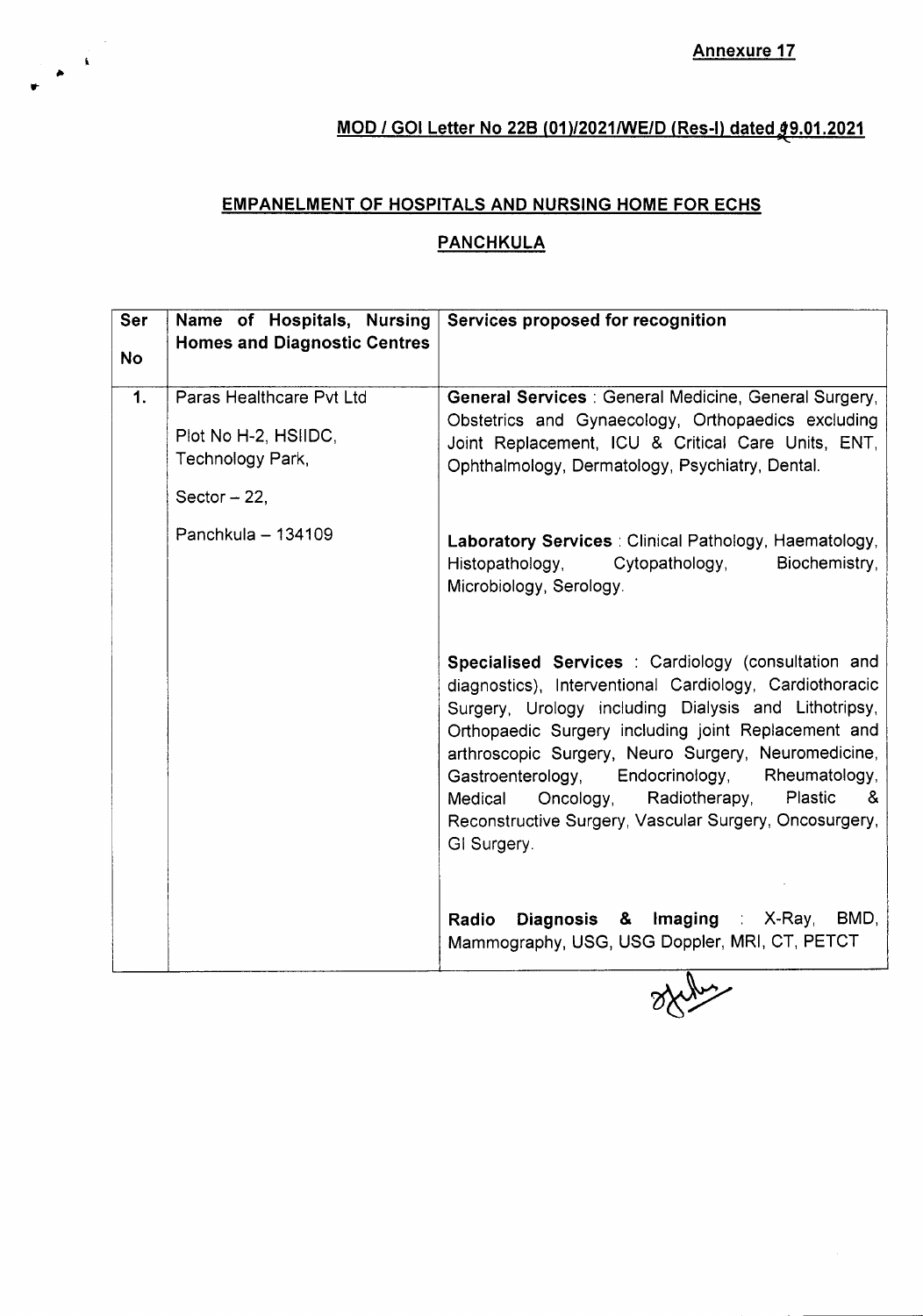# MOD *I* GOI Letter No 22B *(01)/2021IWEID* (Res-I) dated '9.01.2021 "-

# EMPANELMENT OF HOSPITALS AND NURSING HOME FOR ECHS

 $\begin{array}{c} \begin{array}{c} \bullet \\ \bullet \end{array} \end{array}$ 

#### **REWARI**

| Ser<br><b>No</b> | Name of Hospitals, Nursing<br><b>Homes and Diagnostic Centres</b> | Services proposed for recognition                                                                                                                                                                                       |
|------------------|-------------------------------------------------------------------|-------------------------------------------------------------------------------------------------------------------------------------------------------------------------------------------------------------------------|
| 1.               | Krishna Eye Hospital<br>Kanina Road, Rewari-123101                | General Services : Ophthalmology(Refraction)                                                                                                                                                                            |
|                  | <b>Non NABH</b>                                                   | Specialised Services : Cataract/Glaucoma, Retinal -<br>Medical - Vitreo - Retinal Surgery, Occuloplasty, Adnexa<br>& other specialised treatment (only Eye Lid Surgery &<br>Enucleation and Occuloplasty Surgery)<br>n. |

Arture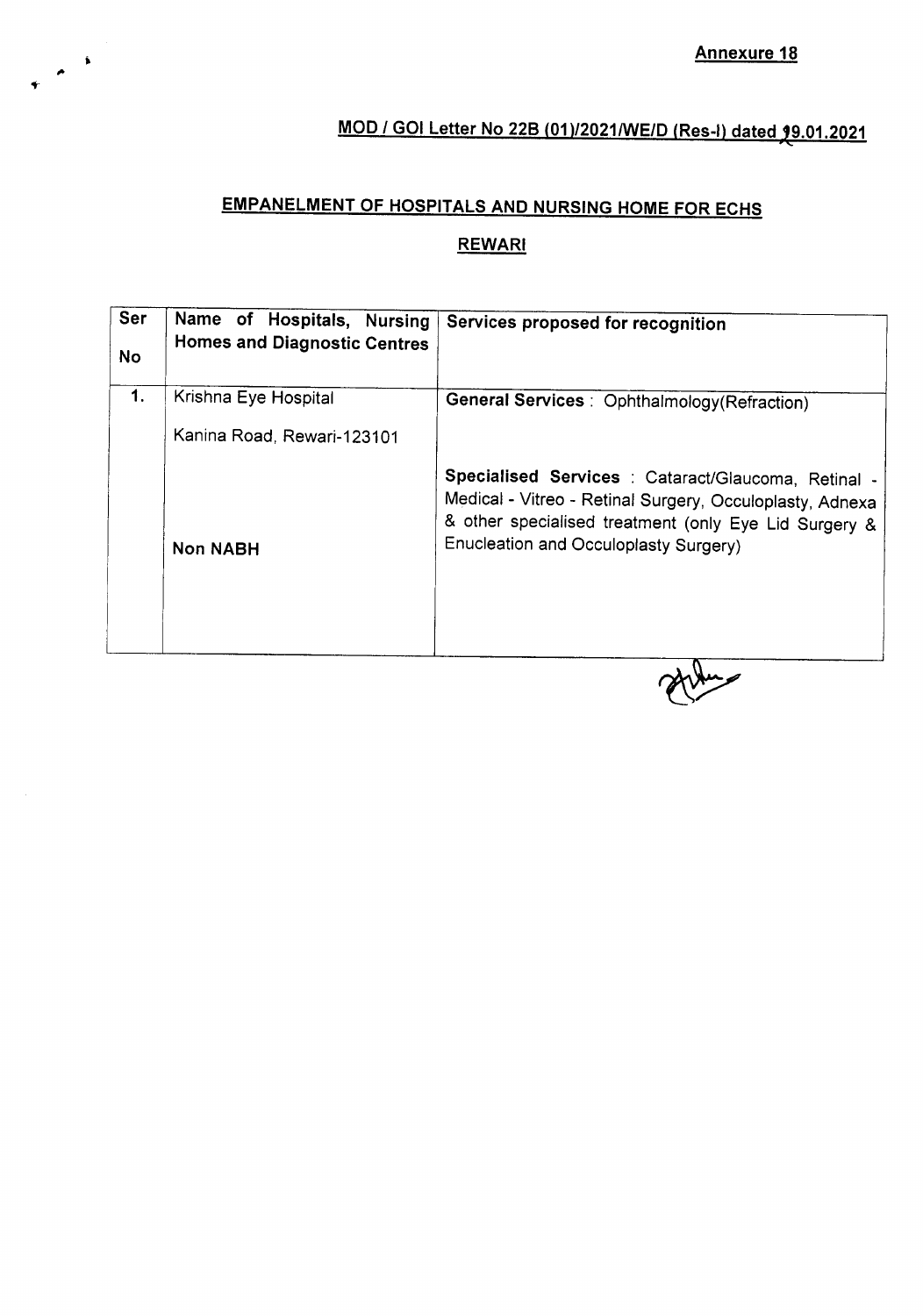# **MOD** *I* **GOI Letter No 22B** *(01)/2021IWE/D* **(Res-I) datedV.01.2021** '-

### **EMPANELMENT OF HOSPITALS AND NURSING HOME FOR ECHS**

 $\frac{1}{\sqrt{2}}$ 

#### **ROHTAK**

| Ser       | Name of Hospitals, Nursing<br><b>Homes and Diagnostic Centres</b>                                                                 | Services proposed for recognition                                                                                                                                                                    |
|-----------|-----------------------------------------------------------------------------------------------------------------------------------|------------------------------------------------------------------------------------------------------------------------------------------------------------------------------------------------------|
| <b>No</b> |                                                                                                                                   |                                                                                                                                                                                                      |
| 1.        | ARS Holy Heart Advanced<br>Cardiac Care & Research Centre<br>330, Vinay Nagar, Delhi Bypass<br>Chowk, Rohtak, Haryana -<br>124001 | <b>Broad</b><br>Specialities : Cardiology, Cardiothoracic<br>Surgery, Critical & Intensive Care, Respiratory Medicine.<br>Laboratory<br><b>Services : Clinical</b><br>Bio-Chemistry,<br>Haematology. |
|           | <b>NABH</b>                                                                                                                       | Diagnostic Services : DSA Lab/Cath Lab, X-Ray, 2D<br>Echo                                                                                                                                            |
|           | <b>Beds: 30</b>                                                                                                                   | V                                                                                                                                                                                                    |

Albert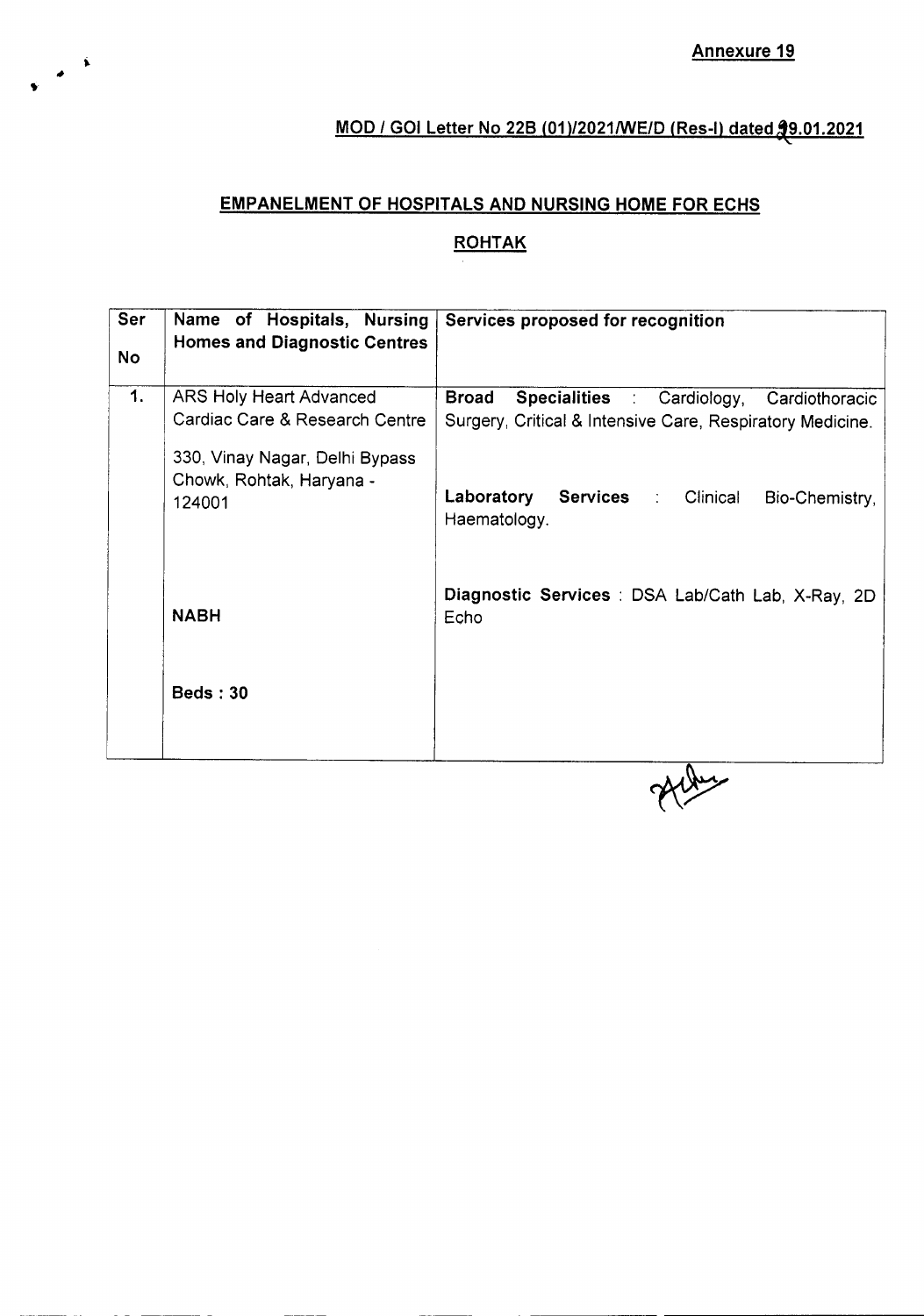### <u>MOD / GOI Letter No 22B (01)/2021/WE/D (Res-I) dated 19.01.2021</u>

### EMPANELMENT OF HOSPITALS AND NURSING HOME FOR ECHS

 $\frac{1}{2}$ 

#### SIKAR

| <b>Ser</b><br><b>No</b> | Name of Hospitals, Nursing<br><b>Homes and Diagnostic Centres</b> | Services proposed for recognition                                                                                                                                                                                |
|-------------------------|-------------------------------------------------------------------|------------------------------------------------------------------------------------------------------------------------------------------------------------------------------------------------------------------|
| 1.                      | Getwell Hospital and<br><b>Research Centre</b>                    | General Services: General Medicine, General Surgery,<br>Obstetrics and Gynaecology, Paediatrics, Orthopaedics<br>excluding Joint Replacement, ICU & Critical Care Units,<br>Ophthalmology, Dental.<br><b>ENT</b> |
|                         | Opposite SK School,<br>Sikar 332001                               | Laboratory Services: Haematology, Biochemistry.                                                                                                                                                                  |
|                         | <b>Non NABH</b>                                                   | Specialised Services: Cardiology (consultation and<br>diagnostics), Urology including Dialysis and Lithotripsy.                                                                                                  |
|                         | <b>Beds: 200</b>                                                  | Radio Diagnosis & Imaging: X-Ray, USG, MRI, CT.                                                                                                                                                                  |

ofthe